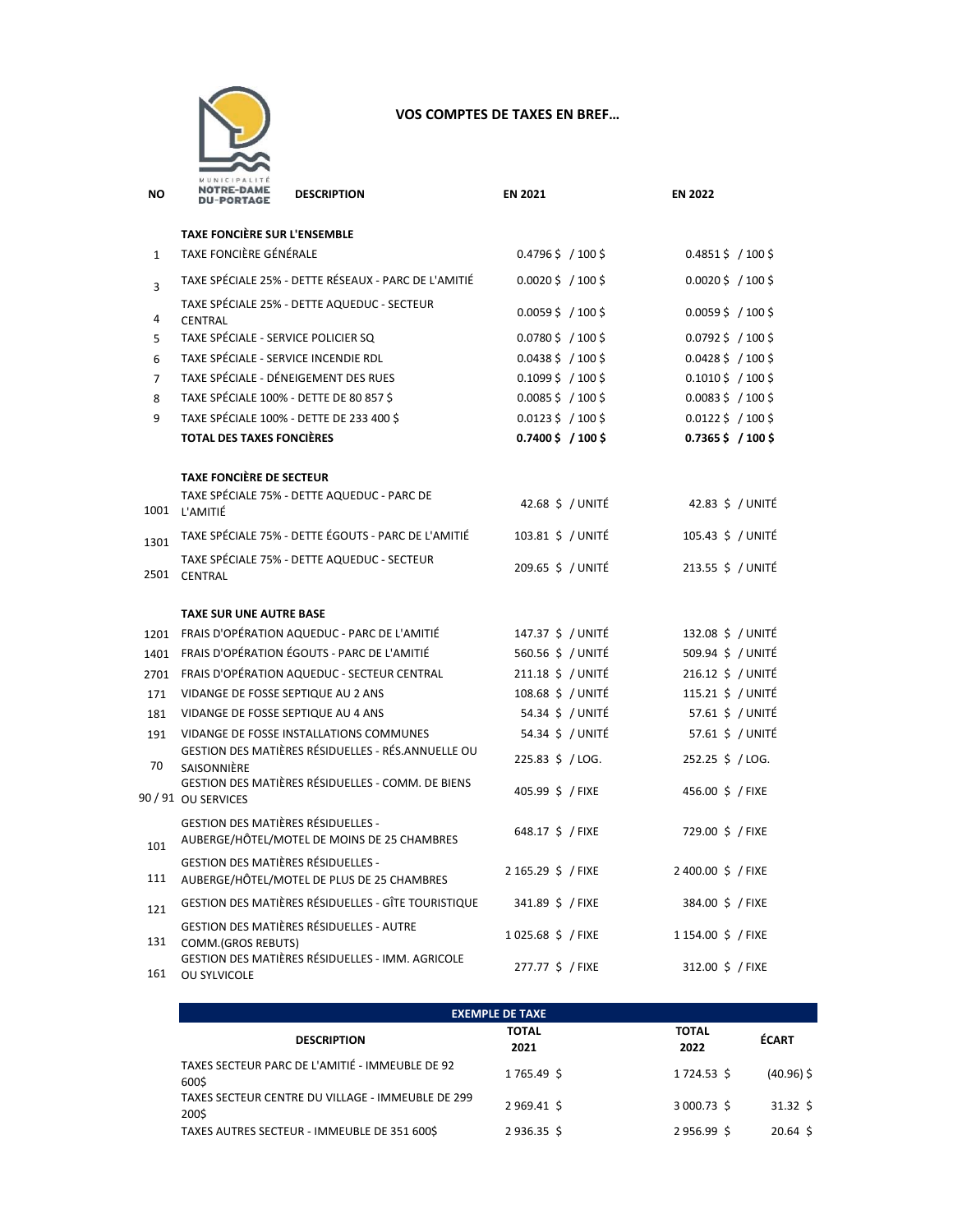

# **Budget 2022 en bref**

| <b>REVENUS DE FONCTIONNEMENT</b>                                                                | Budget 2021                        | Budget 2022       |
|-------------------------------------------------------------------------------------------------|------------------------------------|-------------------|
| TAXES FONCIÈRES SUR L'ENSEMBLE                                                                  | $(1569622.00)$ \$                  | $(1595616.00)$ \$ |
| TAXES FONCIÈRES SUR UNE AUTRE BASE                                                              | $(374937.00)$ \$                   | $(398523.00)$ \$  |
| <b>TENANT LIEU DE TAXES</b>                                                                     | $(25467.00)$ \$                    | $(29090.00)$ \$   |
| <b>SERVICES RENDUS</b>                                                                          | $(57873.00)$ \$                    | $(72858.00)$ \$   |
| <b>AUTRES REVENUS</b>                                                                           | $(155291.00)$ \$                   | $(201430.00)$ \$  |
| PAIEMENTS DE TRANSFERT                                                                          | $(227917.00)$ \$                   | $(252039.00)$ \$  |
| <b>SUPRALOCAL</b>                                                                               |                                    | $(8000.00)$ \$    |
| <b>TOTAL – REVENUS DE FONCTIONNEMENT</b>                                                        | $(2411107.00)$ \$                  | $(2557556.00)$ \$ |
|                                                                                                 |                                    |                   |
|                                                                                                 |                                    |                   |
| DÉPENSES DE FONCTIONNEMENT                                                                      |                                    |                   |
| ADMINISTRATION MUNICIPALE                                                                       | 536 256.00 \$                      | 614 753.00 \$     |
| SÉCURITÉ CIVILE & AUTRE                                                                         | 260 849.00 \$                      | 265 727.00 \$     |
| <b>VOIRIF &amp; TRANSPORT</b>                                                                   | 498 998.00 \$                      | 490 466.00 \$     |
| HYGIÈNE DU MILIEU                                                                               | 338 231.00 \$                      | 380 805.00 \$     |
| AMÉNAGEMENT & DÉVELOPPEMENT                                                                     | 129 181.00 \$                      | 144 599.00 \$     |
| LOISIRS & CULTURE                                                                               | 499 570.00 \$                      | 599 854.00 \$     |
| <b>FRAIS DE FINANCEMENT</b>                                                                     | 130 007.00 \$                      | 115 730.00 \$     |
| <b>AMORTISSEMENT</b>                                                                            | 345 000.00 \$                      | 422 311.00 \$     |
| <b>TOTAL – DÉPENSES DE FONCTIONNEMENT</b>                                                       |                                    |                   |
|                                                                                                 | 2738092.00\$                       | 3 034 245.00 \$   |
| <b>EXCÉDENT (DÉFICIT DE FONCTIONNEMENT</b><br><b>AVANT CONCILIATION</b>                         | $(326985.00)$ \$                   | $(476689.00)$ \$  |
|                                                                                                 |                                    |                   |
|                                                                                                 |                                    |                   |
| <b>CONCILIATION À DES FINS FISCALES</b>                                                         |                                    |                   |
| <b>IMMOBILISATIONS</b>                                                                          | 345 000.00 \$                      | 422 311.00 \$     |
| <b>FINANCEMENT</b>                                                                              | $(107576.00)$ \$                   | $(109040.00)$ \$  |
| TRANSFERT À L'INVESTISSEMENT                                                                    | $(60 800.00)$ \$                   | $(43560.00)$ \$   |
| <b>AFFECTATION</b>                                                                              | 150 361.00 \$                      | 206 978.00 \$     |
| <b>TOTAL – CONCILIATION À DES FINS FISCALES</b>                                                 | 326 985.00 \$                      | 476 689.00 \$     |
| <b>EXCÉDENT (DÉFICIT DE FONCTIONNEMENT</b>                                                      | S                                  | S                 |
| <b>APRÈS CONCILIATION</b>                                                                       |                                    |                   |
|                                                                                                 |                                    |                   |
|                                                                                                 |                                    |                   |
| <b>REVENUS D'INVESTISSEMENT</b>                                                                 |                                    |                   |
| <b>TAXES FONCIÈRES SUR L'ENSEMBLE</b>                                                           | \$<br>$\qquad \qquad \blacksquare$ | \$                |
| TAXES FONCIÈRES DE SECTEUR                                                                      | \$                                 | \$                |
| TAXES FONCIÈRES SUR UNE AUTRE BASE                                                              | \$                                 | \$                |
| PAIEMENTS DE TRANSFERT                                                                          |                                    |                   |
|                                                                                                 | $(162750.00)$ \$                   | $(130650.00)$ \$  |
| <b>AUTRES REVENUS</b>                                                                           | $(986 750.00)$ \$                  | S                 |
| <b>TOTAL - REVENUS D'INVESTISSEMENT</b>                                                         | $(1149500.00)$ \$                  | $(130650.00)$ \$  |
|                                                                                                 |                                    |                   |
| <b>DÉPENSES D'INVESTISSEMENT</b>                                                                |                                    |                   |
| <b>ADMINISTRATION MUNICIPALE</b>                                                                | 4 875.00 \$                        | 23 000.00 \$      |
| SÉCURITÉ CIVILE & AUTRE                                                                         | \$                                 | S                 |
| <b>VOIRIE &amp; TRANSPORT</b>                                                                   | 251 000.00 \$                      | 40 060.00 \$      |
| HYGIÈNE DU MILIEU                                                                               | 46 000.00 \$                       | 60 000.00 \$      |
| SANTÉ & BIEN-ÊTRE                                                                               | \$                                 | \$                |
| AMÉNAGEMENT & DÉVELOPPEMENT                                                                     | 6 000.00 \$                        | 8 000.00 \$       |
| <b>LOISIRS &amp; CULTURE</b>                                                                    | 1517000.00 \$                      |                   |
|                                                                                                 |                                    | 250 010.00 \$     |
| RÉSEAU D'ÉLECTRICITÉ                                                                            | \$                                 | \$                |
| <b>TOTAL - DÉPENSES D'INVESTISSEMENT</b>                                                        | 1824875.00 \$                      | 381 070.00 \$     |
| <b>EXCÉDENT D'INVEST, AVANT CONCILIATION</b>                                                    | 675 375.00 \$                      | 250 420.00 \$     |
|                                                                                                 |                                    |                   |
| <b>CONCILIATION À DES FINS FISCALES</b>                                                         |                                    |                   |
| PROPRIÉTÉS À TITRE D'INVESTISSEMENT                                                             | \$                                 | \$                |
| PLACEMENTS À TITRE D'INVESTISSEMENT                                                             | \$                                 | \$                |
| <b>FINANCEMENT DE L'INVESTISSEMENT</b>                                                          | $(93 250.00)$ \$                   | \$                |
| AFFECTATION DU FONCTIONNEMENT                                                                   | $(60 800.00)$ \$                   | $(43560.00)$ \$   |
| EXCÉDENT(DÉFICIT) NON AFFECTÉ                                                                   | $(89826.00)$ \$                    | $(92860.00)$ \$   |
| EXCÉDENT(DÉFICIT) AFFECTÉ                                                                       | $(337 499.00)$ \$                  | $(20000.00)$ \$   |
| RÉSERVES FINANCIÈRES ET FONDS                                                                   |                                    |                   |
| <b>RÉSERVÉS</b>                                                                                 | $(94000.00)$ \$                    | $(94000.00)$ \$   |
| <b>TOTAL - CONCILIATION À DES FINS FISCALES</b><br><b>EXCÉDENT D'INVEST. APRÈS CONCILIATION</b> | $(675375.00)$ \$                   | $(250 420.00)$ \$ |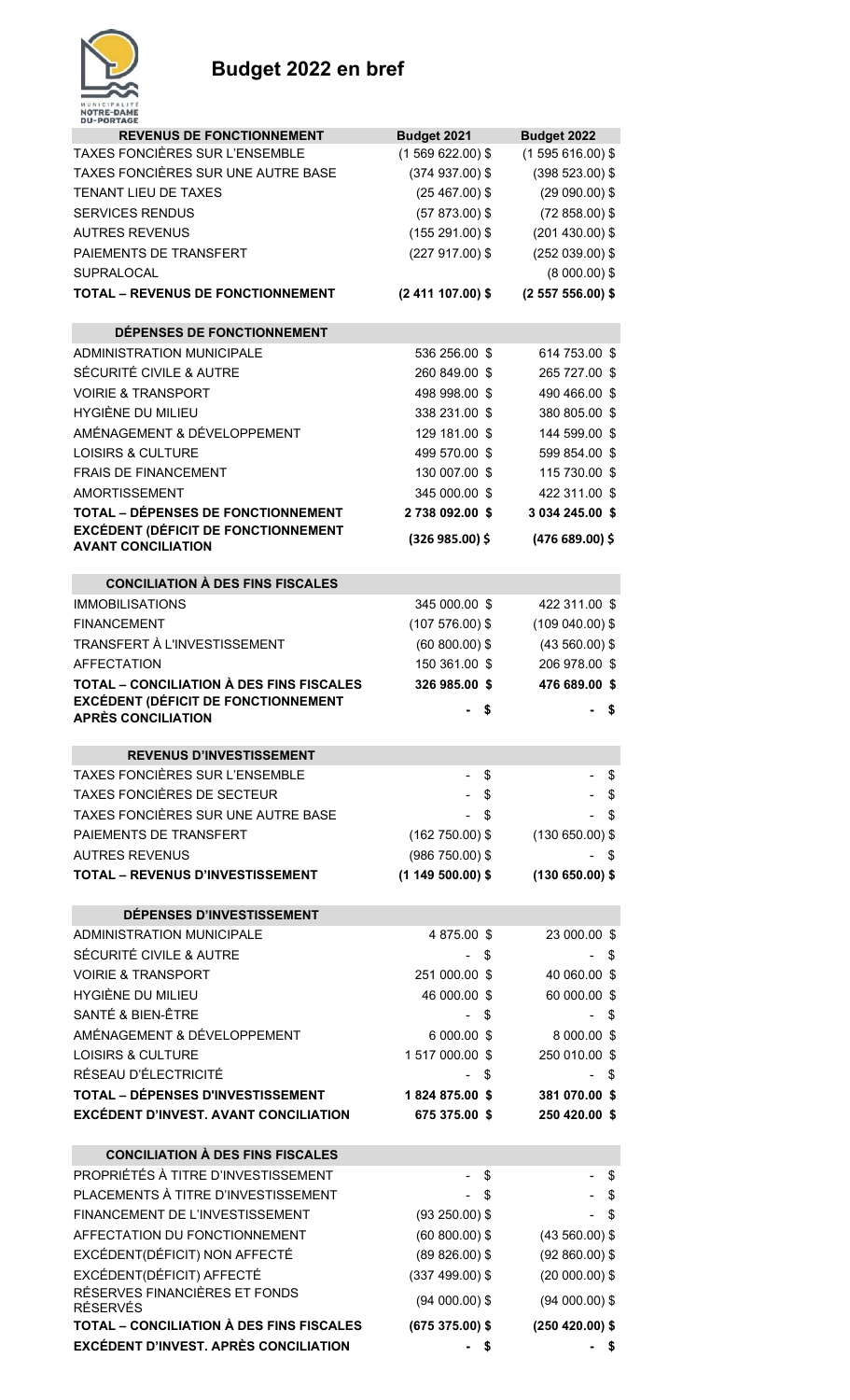

| MUNICIPALITÉ                                                                      | 2021                               | 2022                               |
|-----------------------------------------------------------------------------------|------------------------------------|------------------------------------|
| NOTRE-DAME<br><b>DU-PORTAGE</b>                                                   | <b>BUDGET</b>                      | <b>BUDGET</b>                      |
|                                                                                   | $\mathbf{0}$                       |                                    |
|                                                                                   | 0<br>\$<br>$\blacksquare$          | $(8000.00)$ \$                     |
| <b>TOTAL 0</b>                                                                    | \$                                 | $(8000.00)$ \$                     |
| <b>TAXE MUNICIPALE</b>                                                            |                                    |                                    |
| - SUR LA VALEUR FONCIERE                                                          |                                    |                                    |
| <b>TAXE FONCIERE GENERALE</b>                                                     | $(1017310.00)$ \$                  | $(1051108.00)$ \$                  |
| TAXE COMPLEMENTAIRE & SUPPLEMENTAIRE                                              | $\overline{\mathbf{S}}$            | \$                                 |
| TAXE SPECIALE - DETTE AQUEDUC CENTRE                                              | $(12544.00)$ \$                    | $(12849.00)$ \$                    |
| TAXE SPECIALE - DETTE RESEAUX AMITIE                                              | $(4224.00)$ \$                     | $(4238.00)$ \$                     |
| TAXE SPECIALE - DETTE 80 357 \$                                                   | $(17933.00)$ \$                    | $(17933.00)$ \$                    |
| TAXE SPECIALE - DETTE 233 400 \$<br>TAXE SPECIALE - SERVICE POLICIER              | $(26140.00)$ \$                    | $(26388.00)$ \$                    |
| TAXE SPECIALE - SERVICE INCENDIE                                                  | $(165387.00)\$<br>$(92862.00)$ \$  | (171 656.00) \$<br>$(92664.00)$ \$ |
| TAXE SPECIALE - DENEIGEMENT DES RUES                                              | (233 222.00) \$                    | $(218780.00)$ \$                   |
| <b>REMBOURSEMENT DE TAXE EN \$</b>                                                | \$                                 | \$                                 |
| <b>TOTAL - SUR LA VALEUR FONCIERE</b>                                             | $(1569622.00)$ \$                  | $(1595616.00)$ \$                  |
| - SUR UNE AUTRE BASE                                                              |                                    |                                    |
| OPERATION AQUEDUC CENTRE                                                          | $(34 158.00)$ \$                   | $(35 174.00)$ \$                   |
| OPERATION AQUEDUC AMITIE                                                          | $(13263.00)$ \$                    | $(12019.00)$ \$                    |
| <b>OPERATION EGOUTS AMITIE</b>                                                    | $(43724.00)$ \$                    | $(39775.00)$ \$                    |
| <b>CONTRAT D'ENTRETIEN UV</b>                                                     | $(150.00)$ \$                      | $(750.00)$ \$                      |
| <b>COLLECTE DE MATIERE RESIDUELLE</b>                                             | $(179281.00)$ \$                   | $(201 837.00)$ \$                  |
| TAXE SPECIALE - COUR D'EAU                                                        | \$                                 | \$                                 |
| <b>VIDANGE INSTALLATION SANITAIRE</b>                                             | $(58 198.00)$ \$                   | $(61926.00)$ \$                    |
| <b>CENTRES D'URGENCE 911</b>                                                      | \$                                 | \$                                 |
| TAXE SPECIALE - DETTE AQUEDUC CENTRE                                              | $(33 492.00)$ \$                   | $(34328.00)$ \$                    |
| TAXE SPECIALE - DETTE AQUEDUC AMITIE<br>TAXE SPECIALE - DETTE EGOUTS AMITIE       | $(4055.00)$ \$                     | $(4069.00)$ \$                     |
| <b>TOTAL - SUR UNE AUTRE BASE</b>                                                 | $(8616.00)$ \$<br>$(374937.00)$ \$ | $(8645.00)$ \$<br>$(398523.00)$ \$ |
| <b>TOTAL -TAXE MUNICIPALE</b>                                                     |                                    | $(1994139.00)$ \$                  |
|                                                                                   | $(1944559.00)$ \$                  |                                    |
| <b>TENANT LIEU DE TAXE</b>                                                        |                                    |                                    |
| - GOUVERNEMENT DU QUEBEC                                                          |                                    |                                    |
| IMMEUBLE QC - SUR LA VALEUR FONCIERE                                              | $(5210.00)$ \$                     | $(6952.00)$ \$                     |
| IMMEUBLE QC - SUR UNE AUTRE BASE<br><b>ECOLE PRIMAIRE ET SECONDAIRE</b>           | S.<br>$(12696.00)$ \$              | \$<br>$(14561.00)$ \$              |
| <b>TOTAL - GOUVERNEMENT DU QUEBEC</b>                                             | $(17906.00)$ \$                    | $(21513.00)$ \$                    |
|                                                                                   |                                    |                                    |
| - GOUVERNEMENT DU CANADA                                                          |                                    |                                    |
| IMMEUBLE CAN - SUR LA VALEUR FONCIERE<br><b>IMMEUBLE CAN - SUR UNE AUTRE BASE</b> | \$<br>\$                           | $\frac{1}{2}$<br>$\overline{\$}$   |
| TOTAL - GOUVERNEMENT DU CANADA                                                    | \$                                 | $\overline{\mathbf{S}}$            |
| - ORGANISMES MUNICIPAUX                                                           |                                    |                                    |
| IMMEUBLE ORG - SUR LA VALEUR FONCIERE                                             |                                    |                                    |
| IMMEUBLE ORG - SUR UNE AUTRE BASE                                                 | $(7155.00)$ \$<br>$(406.00)$ \$    | $(7121.00)$ \$<br>$(456.00)$ \$    |
| <b>TOTAL - ORGANISMES MUNICIPAUX</b>                                              | $(7561.00)$ \$                     | $(7577.00)$ \$                     |
| <b>TOTAL TENANT LIEU DE TAXE</b>                                                  | $(25467.00)$ \$                    | $(29090.00)$ \$                    |
|                                                                                   |                                    |                                    |
| <b>SERVICE RENDU</b>                                                              |                                    |                                    |
| - ORGANISMES MUNICIPAUX                                                           |                                    |                                    |
| <b>ADMINISTRATION AUTRE</b>                                                       | \$                                 | $\frac{1}{2}$                      |
| <b>REMBOURSEMENT SECURITE INCENDIE</b>                                            | \$                                 | $\,$                               |
| <b>TOTAL - ORGANISMES MUNICIPAUX</b>                                              | \$                                 | $\overline{\mathbf{S}}$            |
| - AUTRE SERVICE RENDU                                                             |                                    |                                    |
| PHOTOCOPIE, TELECOPIE, ETC.                                                       | $(550.00)$ \$                      | $(500.00)$ \$                      |
| PUBLICITE JOURNAL MUNICIPAL<br><b>VENTE COMPTEUR</b>                              | \$                                 | \$                                 |
| <b>VENTE BAC ROULANT</b>                                                          | $(113.00)$ \$<br>$(400.00)$ \$     | $(113.00)$ \$<br>$(800.00)$ \$     |
| <b>LOCATION - CHALET DES SPORTS</b>                                               | $(3000.00)$ \$                     | $(8000.00)$ \$                     |
| <b>LOCATION - GYMNASE ECOLE</b>                                                   | $(200.00)$ \$                      | $(1500.00)$ \$                     |
| <b>INSCRIPTION - CAMP DE JOUR</b>                                                 | $(10000.00)$ \$                    | $(8,500.00)$ \$                    |
| <b>REVENUS CHALET DES SPORTS</b>                                                  | $(2500.00)$ \$                     | $(4500.00)$ \$                     |
| <b>REVENUS PISCINE MUNICIPALE</b>                                                 | $(32000.00)$ \$                    | $(35000.00)$ \$                    |
| <b>PROGRAMMATION DE LOISIRS</b>                                                   | $(5000.00)$ \$                     | $(7000.00)$ \$                     |
| <b>FETE &amp; FESTIVITE</b>                                                       | $(2000.00)$ \$                     | $(4\,300.00)$ \$                   |
| <b>MATERIEL PROMOTIONNEL</b>                                                      | $(2000.00)$ \$                     | $(2,500.00)$ \$                    |
| JARDIN COMMUNAUTAIRE<br><b>AUTRE SERVICE RENDU</b>                                | $(110.00)$ \$<br>\$                | $(145.00)$ \$                      |
| <b>TOTAL - AUTRE SERVICE RENDU</b>                                                |                                    | \$                                 |
| <b>TOTAL SERVICE RENDU</b>                                                        | $(57873.00)$ \$                    | $(72858.00)$ \$                    |
|                                                                                   | $(57 873.00)$ \$                   | $(72858.00)$ \$                    |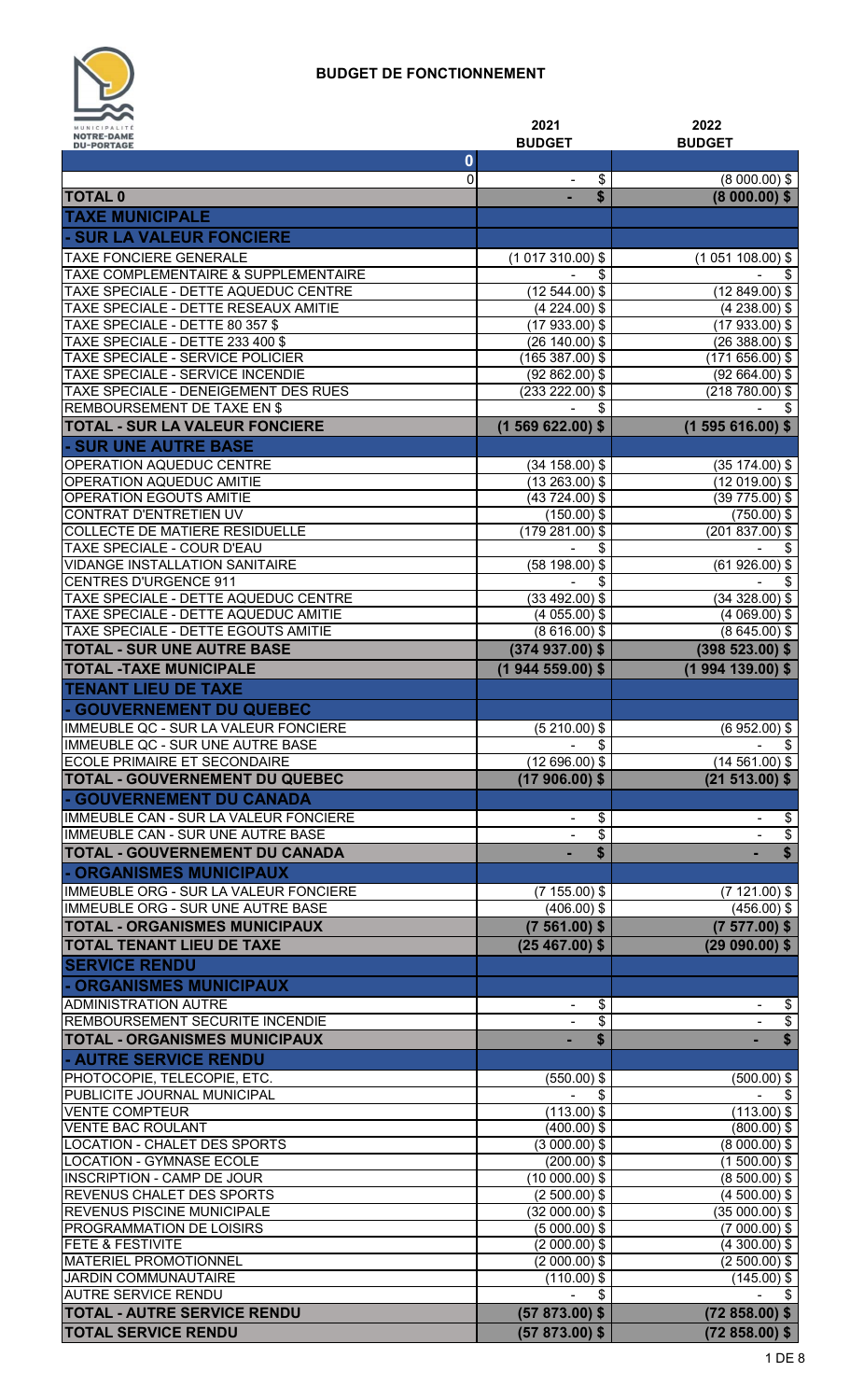

| MUNICIPALITÉ<br><b>NOTRE-DAME</b>                                        | 2021                                    | 2022                               |
|--------------------------------------------------------------------------|-----------------------------------------|------------------------------------|
| <b>DU-PORTAGE</b>                                                        | <b>BUDGET</b>                           | <b>BUDGET</b>                      |
| <b>IMPOSITION DE DROITS</b>                                              |                                         |                                    |
| LICENCE, PERMIS & CERTIFICAT                                             | $(6000.00)$ \$                          | $(6000.00)$ \$                     |
| <b>DROITS DE MUTATION IMMOBILIERE</b>                                    | $(55000.00)$ \$                         | $(90 000.00)$ \$                   |
| <b>TOTAL IMPOSITION DE DROITS</b>                                        | $(61000.00)$ \$                         | $(96000.00)$ \$                    |
| <b>AMENDE &amp; PENALITE</b>                                             |                                         |                                    |
| <b>AMENDE &amp; PENALITE</b>                                             | $(5846.00)$ \$                          | $(6135.00)$ \$                     |
| <b>TOTAL AMENDE &amp; PENALITE</b>                                       | $(5846.00)$ \$                          | $(6135.00)$ \$                     |
| <b>INTERET &amp; ARRERAGE</b>                                            |                                         |                                    |
| <b>INTERET AUTRE COMPTE</b>                                              | $(1000.00)$ \$                          | $(1500.00)$ \$                     |
| <b>INTERET SUR ARRERAGE DE TAXE</b>                                      | $(7000.00)$ \$                          | $(7000.00)$ \$                     |
| <b>TOTAL INTERET &amp; ARRERAGE</b>                                      | $(8000.00)$ \$                          | $(8, 500.00)$ \$                   |
| <b>AUTRE REVENU</b>                                                      |                                         |                                    |
| GAIN(PERTE) - CESSION IMMOBILISATION                                     | \$                                      | $\frac{1}{2}$                      |
| <b>CONTRIBUTION AUTRE</b>                                                | \$<br>$\overline{\phantom{a}}$          | $\boldsymbol{\mathsf{\$}}$         |
| <b>GAIN(PERTE) - CESSION PLACEMENT</b>                                   | \$                                      | $\overline{\$}$                    |
| <b>CONTRIBUTION DE PROMOTEUR</b>                                         | $\overline{\mathbf{3}}$                 | $\overline{\$}$                    |
| <b>AUTRES - REDEVANCES ÉOLIENNES</b>                                     | $(77445.00)$ \$                         | $(87795.00)$ \$                    |
| <b>AUTRE REVENU DIVERS</b>                                               | $(3000.00)$ \$                          | $(3000.00)$ \$                     |
| ECONOMIE TAXES MÉTHODE SIMPLIFIÉE                                        | \$                                      | \$                                 |
| <b>RECOUVREMENT CREANCE RADIEE</b>                                       | $\overline{\mathbf{s}}$<br>$\mathbf{r}$ | $\overline{\$}$                    |
| <b>TOTAL AUTRE REVENU</b>                                                | $(80445.00)$ \$                         | $(90795.00)$ \$                    |
| <b>TOTAL AUTRE REVENU</b>                                                | $(155291.00)$ \$                        | $(201430.00)$ \$                   |
| <b>PAIEMENT DE TRANSFERT</b>                                             |                                         |                                    |
| - TRANSFERT DE DROIT                                                     |                                         |                                    |
| COMPENSATION RECYCLAGE (RECYC-QC)                                        | $(17424.00)$ \$                         | $(26458.00)$ \$                    |
| <b>COMPENSATION DECHET (MDDELCC)</b>                                     | $(12000.00)$ \$                         | $(12000.00)$ \$                    |
| AUTRES REVENUS DE TRANSFERT DE DROIT                                     | $(9138.00)$ \$                          | $(20 227.00)$ \$                   |
| <b>TOTAL - TRANSFERT DE DROIT</b>                                        | $(38562.00)$ \$                         | $(58685.00)$ \$                    |
| - TRANSFERT, ENTENTE & AUTRE                                             |                                         |                                    |
| <b>SUBVENTION QUÉBEC</b>                                                 | $(23923.00)$ \$                         | $\frac{1}{2}$                      |
| <b>SUBVENTION CANADA</b>                                                 | \$                                      | $\sqrt[6]{\frac{1}{2}}$            |
| SUBVENTION A LA FORMATION (EMPLOI QC)                                    | \$                                      | $\sqrt[6]{\frac{1}{2}}$            |
| ACCORD EMPLOI ETE CANADA (PAEEC)                                         | $(1700.00)$ \$                          | $(1800.00)$ \$                     |
| <b>RISTOURNE MMQ</b>                                                     | $(2200.00)$ \$                          | $(1400.00)$ \$                     |
| REMBOURSEMENT SECURITE INCENDIE                                          | \$                                      | \$                                 |
| <b>REMBOURSEMENT SECURITE CIVILE</b>                                     | $\overline{\$}$                         | $\sqrt[6]{\frac{1}{2}}$            |
| <b>RISTOURNE CAUREQ</b>                                                  | $(2500.00)$ \$                          | $(2500.00)$ \$                     |
| AMELIORATION RESEAU ROUTIER (PAA-CE)<br>SUBVENTION VOIRIE PIIRL - PISRRM | \$<br>$(25800.00)$ \$                   | $(20000.00)$ \$<br>$(15000.00)$ \$ |
| PASSAGE À NIVEAU                                                         | $(7130.00)$ \$                          | $(7140.00)$ \$                     |
| INFRASTRUCTURE QC-MUN (PIQM)                                             | $(125 252.00)$ \$                       | $(118664.00)$ \$                   |
| <b>SUBVENTION PACTE RURAL</b>                                            | \$                                      | $\overline{\mathcal{L}}$           |
| RISTOURNE VIGER-DENONVILLE                                               | $\overline{\mathcal{E}}$                |                                    |
| INITIATIVE D'INVESTISSEMENT LOCAL (IIL)                                  | $\overline{\$}$                         | $\frac{1}{\$}$                     |
| <b>ACTIVITE RECREATIVE</b>                                               | $\overline{\$}$                         | $(1000.00)$ \$                     |
| <b>ACTIVITE CULTURELLE</b>                                               | $(850.00)$ \$                           | $(850.00)$ \$                      |
| <b>AUTRE TRANSFERT</b>                                                   | \$                                      | $(25000.00)$ \$                    |
| <b>TOTAL - TRANSFERT, ENTENTE &amp; AUTRE</b>                            | $(189355.00)$ \$                        | $(193354.00)$ \$                   |
| <b>TOTAL PAIEMENT DE TRANSFERT</b>                                       | $(227917.00)$ \$                        | $(252 039.00)$ \$                  |
| <b>TOTAL REVENUS</b>                                                     | $(2411107.00)$ \$                       | $(2557556.00)$ \$                  |
| <b>ADMINISTRATION MUNICIPALE</b>                                         |                                         |                                    |
| - CONSEIL MUNICIPAL                                                      |                                         |                                    |
| <b>SALAIRE CM</b>                                                        | 22 619.00 \$                            | 24 852.00 \$                       |
| <b>ALLOCATION CM</b>                                                     | 11 310.00 \$                            | $12300.00$ \$                      |
| <b>COTISATION CM</b>                                                     | 1616.00 \$                              | 1772.00 \$                         |
| <b>FRAIS DE VOYAGE CM</b>                                                | 900.00 \$                               | $900.00$ \$                        |
| <b>CONGRES &amp; DELEGATION CM</b>                                       | $2819.00$ \$                            | 3 860.00 \$                        |
| <b>FRAIS DE FORMATION CM</b>                                             | 1600.00 \$                              | 4 100.00 \$                        |
| <b>FRAIS D'ADHESION CM</b>                                               | 1743.00 \$                              | $1770.00$ \$                       |
| <b>TOTAL - CONSEIL MUNICIPAL</b>                                         | 42 607.00 \$                            | 49 554.00 \$                       |
| - APPLICATION DE LA LOI                                                  |                                         |                                    |
| <b>COUR MUNICIPALE COMMUNE</b>                                           | 505.00 \$                               | 530.00 \$                          |
| <b>TOTAL - APPLICATION DE LA LOI</b>                                     | 505.00 \$                               | 530.00 \$                          |
| - GESTION & ADMINISTRATION                                               |                                         |                                    |
| <b>SALAIRE ADM</b>                                                       | 204 667.00 \$                           | 255 512.00 \$                      |
| <b>COTISATION ADM</b>                                                    | 47 650.00 \$                            | $60050.00$ \$                      |
| <b>FRAIS DE VOYAGE ADM</b>                                               | 200.00 \$                               | $800.00$ \$                        |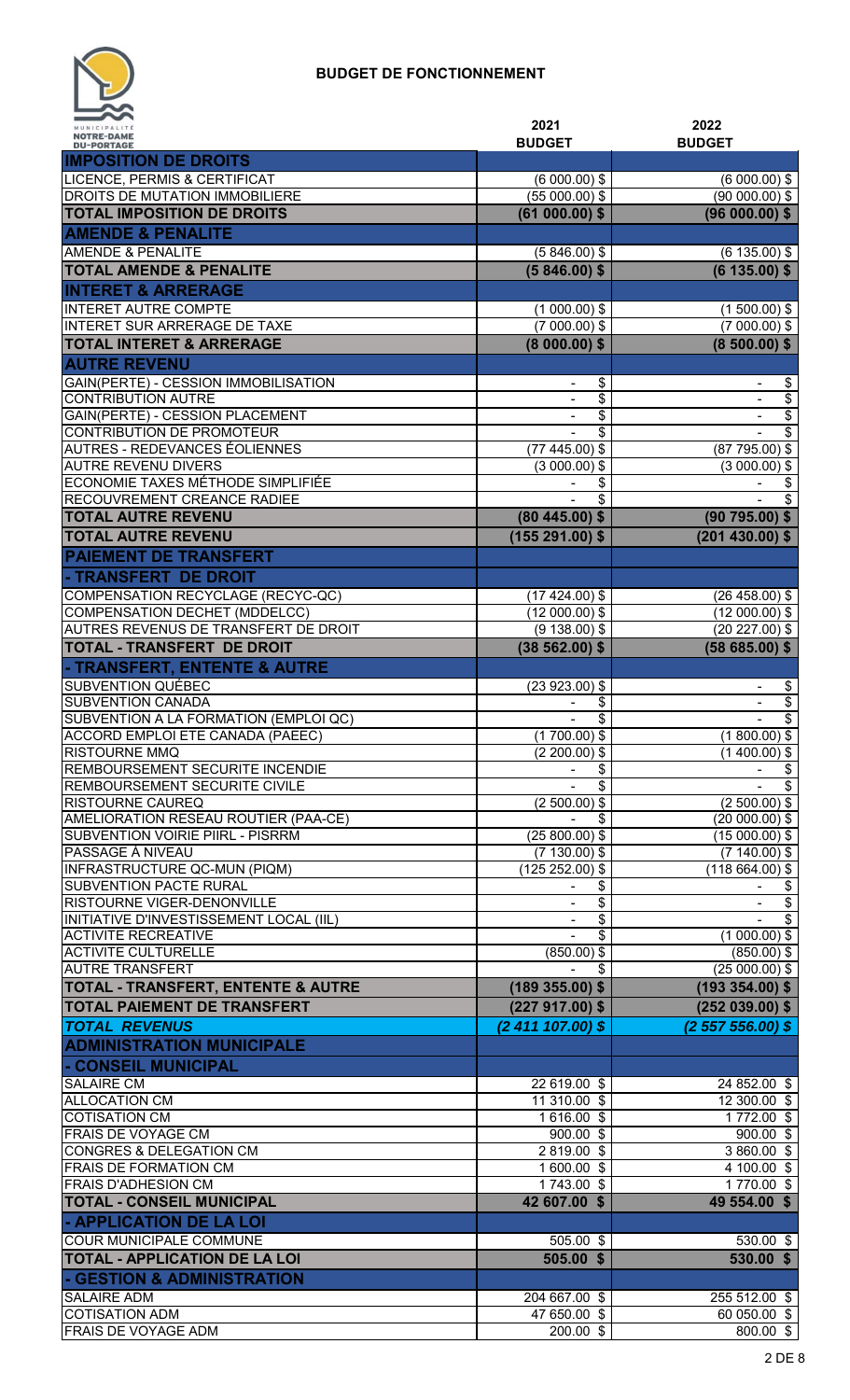

| MUNICIPALITÉ                                                                 | 2021                              | 2022                       |
|------------------------------------------------------------------------------|-----------------------------------|----------------------------|
| <b>NOTRE-DAME</b><br><b>DU-PORTAGE</b>                                       | <b>BUDGET</b>                     | <b>BUDGET</b>              |
| <b>FRAIS DE POSTE ADM</b>                                                    | 5700.00 \$                        | 5700.00 \$                 |
| <b>TELEPHONE ADM</b>                                                         | 1 368.00 \$                       | 1700.00 \$                 |
| <b>CELLULAIRE ADM</b>                                                        | $\overline{1104.00}$ \$           | 1 080.00 \$                |
| <b>FRAIS DE PUBLICATION ADM</b><br><b>CONGRES ET DELEGATION ADM</b>          | $2500.00$ \$<br>610.00 \$         | 1 250.00 \$<br>620.00 \$   |
| <b>CONSEIL JURIDIQUE ADM</b>                                                 | $10000.00$ \$                     | 12 000.00 \$               |
| <b>VERIFICATION COMPTABLE ADM</b>                                            | $11800.00$ \$                     | 12 000.00 \$               |
| SUPPORT INFORMATIQUE ADM                                                     | $\overline{19\,200.00}$ \$        | 19 617.00 \$               |
| SERVICE PROFESSIONNEL DIVERS ADM                                             | $\overline{10}000.00$ \$          | 14 525.00 \$               |
| <b>ASSURANCE EDIFICE MUN &amp; ADM</b>                                       | $\overline{17\ 231.00}$ \$        | 19 981.00 \$               |
| <b>FOSSE SEPTIQUE EDIFICE MUN</b>                                            | 190.00 \$                         | 100.00 \$                  |
| SYSTEME ALARME EDIFICE MUN                                                   | 277.00 \$                         | 277.00 \$                  |
| <b>FRAIS DE FORMATION ADM</b>                                                | $\overline{5115.00}$ \$           | 5455.00 \$                 |
| <b>RECEPTION &amp; CADEAU ADM</b>                                            | 4 600.00 \$                       | 4 0 25.00 \$               |
| <b>FRAIS D'ADHESION ADM</b>                                                  | 4 055.00 \$                       | $4345.00$ \$               |
| <b>ENT &amp; REP EDIFICE MUN</b>                                             | 4 000.00 \$                       | 12 000.00 \$               |
| ÉQUIPEMENT DE SÉCURITÉ                                                       | $\overline{3\,500.00\,3}$         | 2 000.00 \$                |
| ENT & REP MOBILIER & EQUIPEMENT                                              | \$                                | \$                         |
| RECLAMATION A LA MUNICIPALITE                                                | 1 000.00 \$                       | $1000.00$ \$               |
| <b>ALIMENT &amp; BOISSON ADM</b>                                             | 600.00 \$                         | 600.00 \$                  |
| <b>FOURNITURE DE BUREAU ADM</b>                                              | $12000.00$ \$                     | 18 000.00 \$               |
| <b>ELECTRICITE EDIFICE MUN</b>                                               | 9 500.00 \$                       | $\overline{7410.00}$ \$    |
| PHOTOCOPIEUR ADM                                                             | $\overline{4}$ 104.00 \$          | 4 095.00 \$                |
| <b>QUOTE-PART ADMINISTRATION</b>                                             | 31 580.00 \$                      | $32\,548.00$ \$            |
| <b>DON &amp; CONTRIBUTION ADM</b>                                            | 2 500.00 \$                       | $\overline{2}500.00$ \$    |
| CRÉANCE DOUTEUSE OU IRRÉCOUVRABLE                                            | 200.00 \$                         | \$                         |
| PROJET SPÉCIAUX ADM                                                          | $13000.00$ \$                     | 16 600.00 \$               |
| <b>TOTAL - GESTION &amp; ADMINISTRATION</b>                                  | 428 251.00 \$                     | 515 790.00 \$              |
| - GREFFE, ELECTION & REFERENDUM                                              |                                   |                            |
| <b>SALAIRE ELEC &amp; REF</b>                                                | 5891.00 \$                        | \$                         |
| PERSONNEL ELECTORAL                                                          | 3 000.00 \$                       | \$                         |
| <b>COTISATION ELEC &amp; REF</b>                                             | $1653.00$ \$                      | \$                         |
| ALIMENT ET BOISSON ELC & REF                                                 | 400.00 \$                         | \$                         |
| <b>FOURNITURE DE BUREAU ELEC &amp; REF</b>                                   | $1500.00$ \$                      | $\overline{\mathbf{e}}$    |
| <b>TOTAL - GREFFE, ELECTION &amp; REFERENDUM</b>                             | 12 444.00 \$                      | $\overline{\$}$            |
| - EVALUATION FONCIERE                                                        |                                   |                            |
| <b>QUOTE-PART EVALUATION</b>                                                 | 52 449.00 \$                      | 48 879.00 \$               |
| <b>TOTAL - EVALUATION FONCIERE</b>                                           | 52 449.00 \$                      | 48 879.00 \$               |
| <b>TOTAL ADMINISTRATION MUNICIPALE</b>                                       | 536 256.00 \$                     | 614 753.00 \$              |
| <b>SECURITE CIVILE &amp; AUTRE</b>                                           |                                   |                            |
| - SERVICE POLICIER                                                           |                                   |                            |
| <b>SERVICE POLICIER SQ</b>                                                   | 165 387.00 \$                     | 171 656.00 \$              |
|                                                                              |                                   |                            |
| <b>TOTAL - SERVICE POLICIER</b>                                              | 165 387.00 \$                     | 171 656.00 \$              |
| <b>SERVICE INCENDIE</b>                                                      |                                   |                            |
| <b>TELEPHONE INC</b>                                                         | \$                                | \$                         |
| RADIO NUMERIQUE INC                                                          | $816.00$ \$                       | $624.00$ \$                |
| <b>ASSURANCE CASERNE &amp; INC</b>                                           | \$                                | \$                         |
| <b>SERVICE INCENDIE RDL</b>                                                  | 89 760.00 \$                      | 89 760.00 \$               |
| <b>IMMATRICULATION &amp; ASS VEHICULE INC</b><br><b>FRAIS D'ADHESION INC</b> | \$                                | \$                         |
| <b>ENT &amp; REP CASERNE</b>                                                 | \$<br>\$                          | \$<br>\$                   |
| <b>ENT &amp; REP VEHICULE INC</b>                                            | \$                                | \$                         |
| ENT & REP OUTIL & EQUIPEMENT INC                                             | $\overline{\mathbf{e}}$<br>800.00 | 800.00 \$                  |
| <b>ESSENCE &amp; HUILE VEHICULE INC</b>                                      | \$                                | \$                         |
| PIECE & ACCESSOIRE INC                                                       | \$                                | \$                         |
| <b>ELECTRICITE CASERNE</b>                                                   | \$                                | $\overline{\$}$            |
| <b>QUOTE-PART INCENDIE</b>                                                   | 1486.00 \$                        | $1480.00$ \$               |
| PROJET SPÉCIAUX INC                                                          | \$                                | \$                         |
| <b>TOTAL SERVICE INCENDIE</b>                                                | 92 862.00 \$                      | 92 664.00 \$               |
| <b>SECURITE CIVILE</b>                                                       |                                   |                            |
| <b>SALAIRE SÉC PUB</b>                                                       | \$                                | \$                         |
| <b>COTISATION SÉC PUB</b>                                                    | \$                                | $\overline{\mathbf{s}}$    |
| PLAN DE MESURE D'URGENCE                                                     | $1800.00$ \$                      | $1057.00$ \$               |
| <b>CORONAVIRUS - COVID-19</b>                                                | 500.00 \$                         | 250.00 \$                  |
| <b>PROJET SPÉCIAUX SÉC PUB</b>                                               | \$<br>$\mathbf{r}$                | \$                         |
| - AUTRE SECURITE CIVILE                                                      |                                   |                            |
| <b>SERVICE DE FOURRIERE</b>                                                  |                                   |                            |
| CENTRE D'APPEL D'URGENCE 911                                                 | $300.00$ \$<br>\$                 | $100.00 \text{ }$ \$<br>\$ |
|                                                                              |                                   |                            |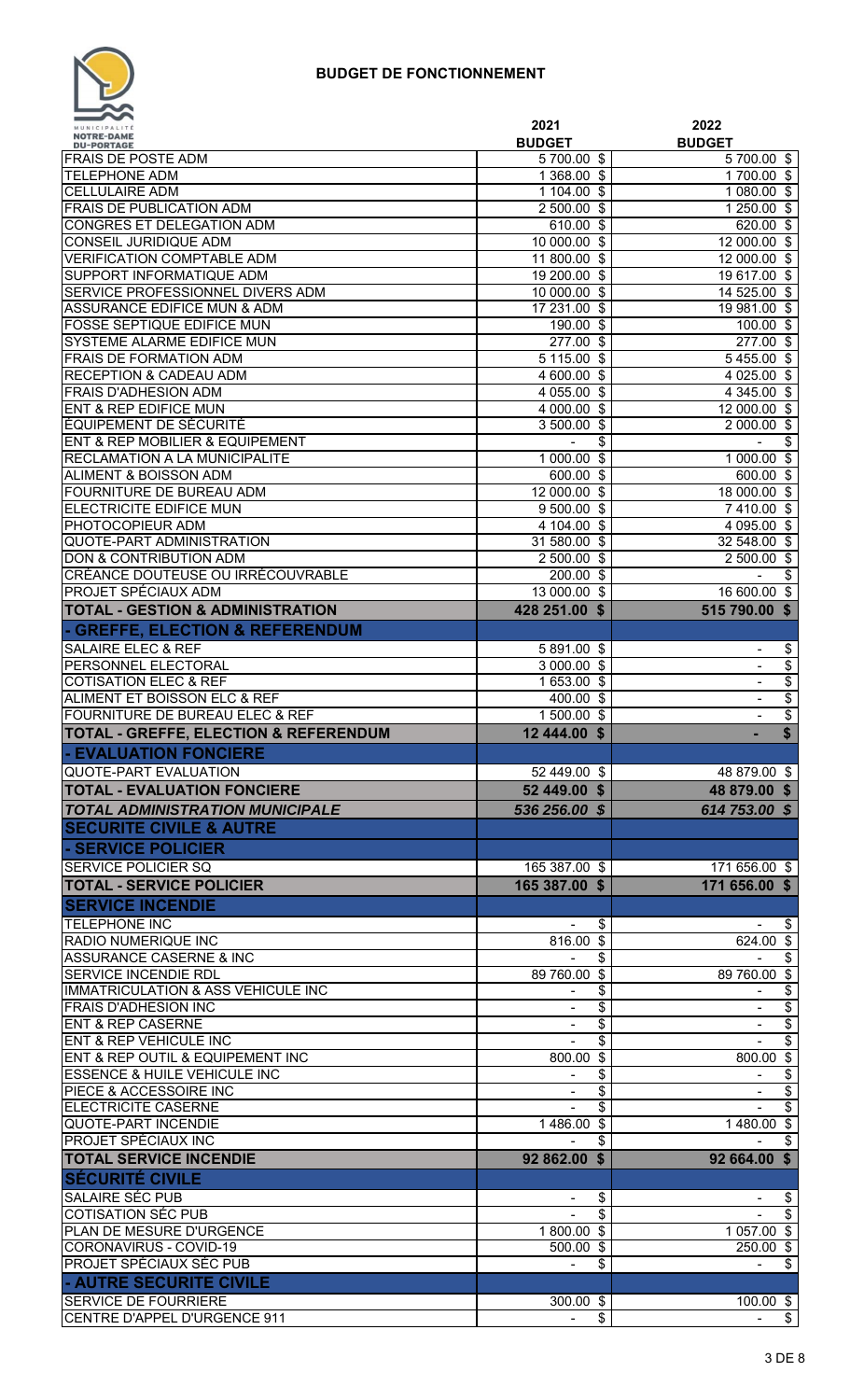

| MUNICIPALITI                                                      | 2021               | 2022               |
|-------------------------------------------------------------------|--------------------|--------------------|
| <b>NOTRE-DAME</b><br><b>DU-PORTAGE</b>                            | <b>BUDGET</b>      | <b>BUDGET</b>      |
| <b>TOTAL - AUTRE SECURITE CIVILE</b>                              | $2600.00$ \$       | 1 407.00 \$        |
| <b>TOTAL SECURITE CIVILE &amp; AUTRE</b>                          | 260 849.00 \$      | 265 727.00 \$      |
| <b>VOIRIE &amp; TRANSPORT</b>                                     |                    |                    |
|                                                                   |                    |                    |
| - VOIRIE MUNICIPALE                                               |                    |                    |
| <b>SALAIRE VOI</b>                                                | 76 292.00 \$       | 78 017.00 \$       |
| <b>COTISATION VOI</b>                                             | 15 679.00 \$       | 16 097.00 \$       |
| FRAIS DE VOYAGE VOI                                               | 300.00 \$          | $300.00$ \$        |
| <b>TELEPHONE VOI</b>                                              | 342.00 \$          | 350.00 \$          |
| <b>CELLULAIRE VOI</b>                                             | 816.00 \$          | 774.00 \$          |
| SERVICE PROFESSIONNEL DIVERS VOI                                  | \$                 | 1 000.00 \$        |
| <b>FRAIS DE FORMATION VOI</b>                                     | 2615.00 \$         | 2 045.00 \$        |
| IMMATRICULATION & ASS VEHICULE VOI<br><b>FRAIS D'ADHESION VOI</b> | 1 211.00 \$        | 991.00 \$          |
| ENT & REP INFRASTRUCTURE VOI                                      | \$<br>64 000.00 \$ | \$<br>84 000.00 \$ |
| <b>ENT &amp; REP VEHICULE VOI</b>                                 | 2 500.00 \$        | 1 000.00 \$        |
| <b>ENT &amp; REP OUTIL &amp; EQUIPEMENT VOI</b>                   | 1500.00 \$         | 1500.00 \$         |
| <b>ESSENCE &amp; HUILE VEHICULE VOI</b>                           | 4 500.00 \$        | 4 500.00 \$        |
| <b>OUTIL &amp; EQUIPEMENT VOI</b>                                 | 1500.00 \$         | 1 500.00 \$        |
| <b>VETEMENT &amp; ACCESSOIRE VOI</b>                              |                    | 1575.00 \$         |
| <b>PROJET SPÉCIAUX VOI</b>                                        | 1575.00 \$         | 13 800.00 \$       |
|                                                                   | 25 000.00 \$       |                    |
| <b>TOTAL - VOIRIE MUNICIPALE</b>                                  | 197 830.00 \$      | 207 449.00 \$      |
| <b>ENLEVEMENT DE LA NEIGE</b>                                     |                    |                    |
| <b>ENLEVEMENT DE LA NEIGE RUE</b>                                 | 216 518.00 \$      | 199 690.00 \$      |
| ENLEVEMENT DE LA NEIGE IMMEUBLE                                   | 16 704.00 \$       | 19 090.00 \$       |
| <b>TOTAL - ENLEVEMENT DE LA NEIGE</b>                             | 233 222.00 \$      | 218 780.00 \$      |
| <b>- ECLAIRAGE DE RUE</b>                                         |                    |                    |
| ENT & REP LUMINAIRE DE RUE                                        | 10 000.00 \$       | $5000.00$ \$       |
| ELECTRICITE LUMINAIRE DE RUE                                      | 23 100.00 \$       | 24 340.00 \$       |
| <b>TOTAL - ECLAIRAGE DE RUE</b>                                   | 33 100.00 \$       | 29 340.00 \$       |
| - CIRCULATION & STATIONNEMENT                                     |                    |                    |
|                                                                   |                    |                    |
| ENT & REP LIGNAGE & MARQUAGE DE RUE                               | 17 500.00 \$       | 17 500.00 \$       |
| <b>SIGNALISATION DE RUE</b>                                       | $3500.00$ \$       | 3 000.00 \$        |
| <b>TOTAL - CIRCULATION &amp; STATIONNEMENT</b>                    | 21 000.00 \$       | 20 500.00 \$       |
| - TRANSPORT EN COMMUN                                             |                    |                    |
| <b>TRANSPORT COMMUN &amp; ADAPTE</b>                              | 3822.00 \$         | 3 839.00 \$        |
| <b>QUOTE-PART TRANSPORT</b>                                       | 1 167.00 \$        | 1 262.00 \$        |
| <b>TRANSPORT SCOLAIRE</b>                                         | 200.00 \$          | 280.00 \$          |
| QUOTE-PART AEROPORT                                               | $1527.00$ \$       | 1876.00 \$         |
| <b>TOTAL - TRANSPORT EN COMMUN</b>                                | 6716.00 \$         | 7 257.00 \$        |
| - AUTRE TRANSPORT                                                 |                    |                    |
| <b>ENT &amp; REP PASSAGE A NIVEAU CN</b>                          | 7 130.00 \$        | 7 140.00 \$        |
| <b>TOTAL - AUTRE TRANSPORT</b>                                    | 7 130.00 \$        | 7 140.00 \$        |
| <b>TOTAL VOIRIE &amp; TRANSPORT</b>                               | 498 998.00 \$      | 490 466.00 \$      |
|                                                                   |                    |                    |
| <b>HYGIENE DU MILIEU</b>                                          |                    |                    |
| <b>APP &amp; TRAITEMENT AQU CENTRE</b>                            |                    |                    |
| <b>SALAIRE AQU CENTRE</b>                                         | 1859.00 \$         | 2 275.00 \$        |
| <b>COTISATION AQU CENTRE</b>                                      | 428.00 \$          | 523.00 \$          |
| <b>TELEPHONE USINE CENTRE</b>                                     | 342.00 \$          | 365.00 \$          |
| <b>INTERNET USINE CENTRE</b>                                      | 720.00 \$          | 710.00 \$          |
| <b>ASSURANCE USINE CENTRE</b>                                     | 1834.00 \$         | 1831.00 \$         |
| <b>SERVICE TECHNIQUE AQU CENTRE</b>                               | 12 160.00 \$       | 12 160.00 \$       |
| <b>SYSTEME ALARME USINE CENTRE</b>                                | 277.00 \$          | 427.00 \$          |
| ANALYSE EAU AQU CENTRE                                            | 1 000.00 \$        | 1 000.00 \$        |
| <b>FRAIS DE FORMATION AQU CENTRE</b>                              | \$                 | \$                 |
| <b>ENT &amp; REP PUIT</b>                                         | \$                 | $1500.00$ \$       |
| <b>ENT &amp; REP USINE CENTRE</b>                                 | 2769.00 \$         | 3 019.00 \$        |
| PRODUIT TRAITEMENT AQU CENTRE                                     | 3 600.00 \$        | 3 000.00 \$        |
| PIECE & ACCESSOIRE USINE CENTRE                                   | 1700.00 \$         | 1 500.00 \$        |
| <b>ELECTRICITE USINE CENTRE</b>                                   | 6 300.00 \$        | 5790.00 \$         |
| PROJET SPÉCIAUX AQU CENTRE                                        | \$                 | \$                 |
| <b>TOTAL APP &amp; TRAITEMENT AQU CENTRE</b>                      | 32 989.00 \$       | 34 100.00 \$       |
| <b>APP &amp; TRAITEMENT AQU AMITIE</b>                            |                    |                    |
| <b>SALAIRE AQU AMITIE</b>                                         | 929.00 \$          | 1 137.00 \$        |
| <b>COTISATION AQU AMITIE</b>                                      | 214.00 \$          | 262.00 \$          |
| SERVICE TECHNIQUE AQU AMITIE                                      | $1420.00$ \$       | 1420.00 \$         |
| <b>ANALYSE EAU VILLE RDL</b>                                      | 700.00 \$          | 700.00 \$          |
| <b>FRAIS DE FORMATION AQU AMITIE</b>                              | \$                 | \$                 |
|                                                                   |                    |                    |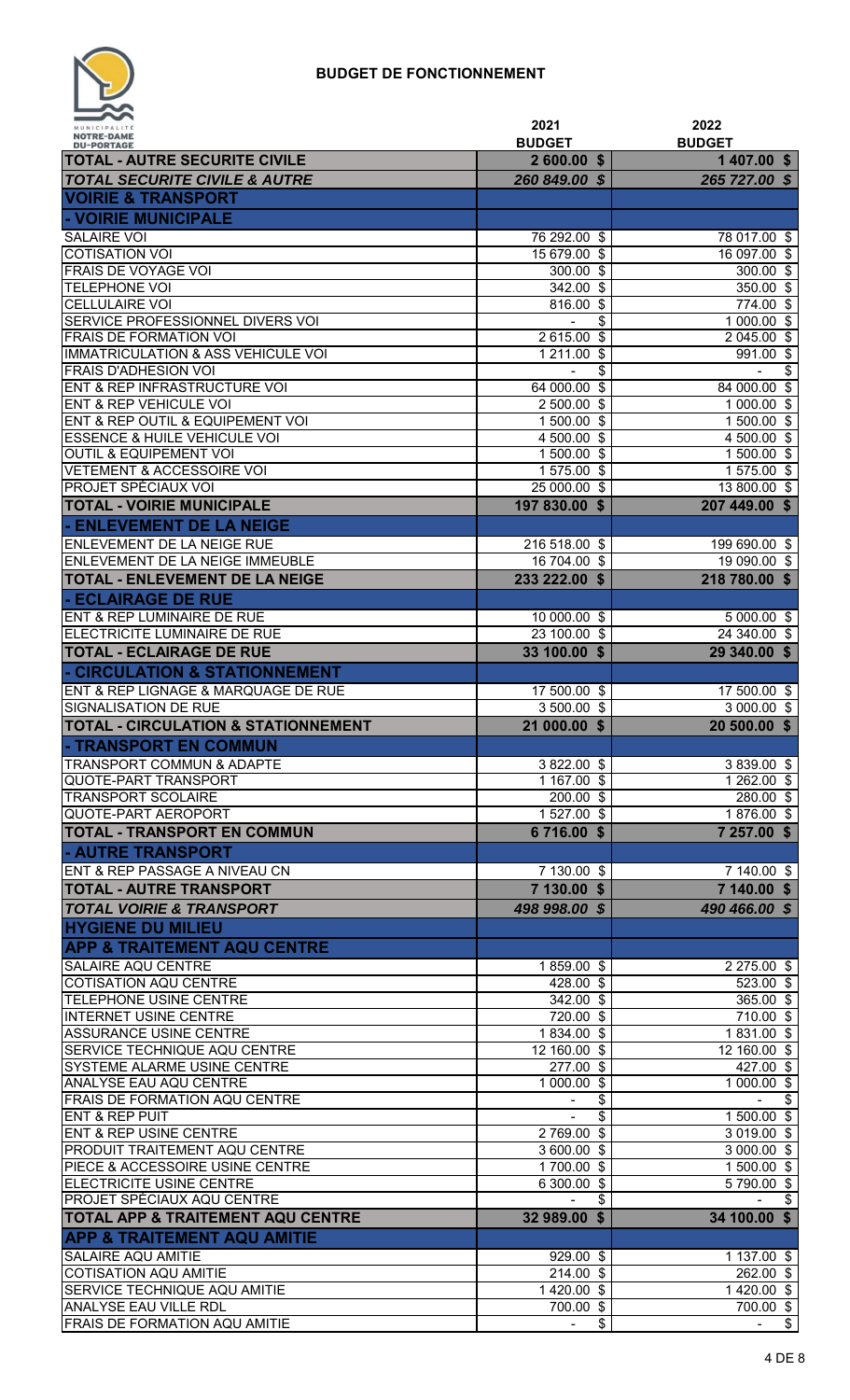

| MUNICIPALITÉ<br><b>NOTRE-DAME</b>                                                      | 2021                         | 2022                        |
|----------------------------------------------------------------------------------------|------------------------------|-----------------------------|
| <b>DU-PORTAGE</b>                                                                      | <b>BUDGET</b>                | <b>BUDGET</b>               |
| <b>ACHAT EAU VILLE RDL</b><br>PROJET SPÉCIAUX AQU AMITIE                               | 8 500.00 \$<br>\$            | 7 000.00 \$<br>\$           |
| <b>TOTAL APP &amp; TRAITEMENT AQU AMITIE</b>                                           | 11 763.00 \$                 | 10 519.00 \$                |
| - RESEAU AQU CENTRE                                                                    |                              |                             |
| ENT & REP RESEAU AQU CENTRE                                                            | 5 341.00 \$                  | 5 341.00 \$                 |
| <b>TOTAL - RESEAU AQU CENTRE</b>                                                       | 5 341.00 \$                  | 5 341.00 \$                 |
| - RESEAU AQU AMITIE                                                                    |                              |                             |
| ENT & REP RESEAU AQU AMITIE                                                            | 1 500.00 \$                  | 1 500.00 \$                 |
| <b>TOTAL - RESEAU AQU AMITIE</b>                                                       | 1 500.00 \$                  | $1500.00$ \$                |
| - TRAITEMENT EGO AMITIE                                                                |                              |                             |
| <b>SALAIRE EGO AMITIE</b>                                                              | 1 162.00 \$                  | 1422.00 \$                  |
| <b>COTISATION EGO AMITIE</b>                                                           | 267.00 \$                    | 327.00 \$                   |
| <b>TELEPHONE USINE AMITIE</b>                                                          | 342.00 \$                    | 365.00 \$                   |
| <b>INTERNET USINE AMITIE</b><br><b>ASSURANCE USINE AMITIE</b>                          | 942.00 \$<br>623.00 \$       | 946.00 \$<br>622.00 \$      |
| <b>SERVICE TECHNIQUE EGO AMITIE</b>                                                    | 16 130.00 \$                 | 16 130.00 \$                |
| <b>VIDANGE FOSSE SEPTIQUE USINE AMITIE</b>                                             | 5 800.00 \$                  | 7 000.00 \$                 |
| <b>SYSTEME ALARME USINE AMITIE</b>                                                     | 277.00 \$                    | 277.00 \$                   |
| <b>ANALYSE EAU EGO AMITIE</b>                                                          | 700.00 \$                    | 700.00 \$                   |
| <b>FRAIS DE FORMATION EGO AMITIE</b><br><b>ENT &amp; REP USINE AMITIE</b>              | \$<br>4 625.00 \$            | \$<br>5 125.00 \$           |
| PRODUIT TRAITEMENT EGO AMITIE                                                          | 250.00 \$                    | 350.00 \$                   |
| PIECE & ACCESSOIRE EGOUT AMITIE                                                        | 250.00 \$                    | 250.00 \$                   |
| ELECTRICITE USINE AMITIE                                                               | 4 000.00 \$                  | 3 405.00 \$                 |
| <b>PROJET SPÉCIAUX EGO AMITIE</b>                                                      | 5 000.00 \$                  | \$                          |
| <b>TOTAL - TRAITEMENT EGO AMITIE</b>                                                   | 40 368.00 \$                 | 36 919.00 \$                |
| - RESEAU EGO AMITIE                                                                    |                              |                             |
| <b>ENT &amp; REP RESEAU EGO AMITIE</b>                                                 | 3 3 5 6.00 \$                | 2856.00 \$                  |
| PIECE & ACCESSOIRE RESEAU EGO AMITIE                                                   | \$                           | \$                          |
| <b>TOTAL - RESEAU EGO AMITIE</b>                                                       | 3 3 5 6 0 0 \$               | $2856.00$ \$                |
| - VIDANGE INSTALLATION SANITAIRE                                                       |                              |                             |
| <b>VIDANGE INSTALLATION SANITAIRE</b><br><b>TOTAL - VIDANGE INSTALLATION SANITAIRE</b> | 58 198.00 \$<br>58 198.00 \$ | 61 926.00 \$<br>61926.00 \$ |
|                                                                                        |                              |                             |
| - DECHET DOMESTIQUE<br><b>COLLECTE &amp; TRANSPORT DECHET DOM</b>                      | 24 620.00 \$                 | $\overline{35}300.00$ \$    |
| <b>BAC DECHET DOM</b>                                                                  | \$                           | \$                          |
| <b>ENFOUISSEMENT DECHET DOM</b>                                                        | 33 840.00 \$                 | 36 360.00 \$                |
| <b>TOTAL - DÉCHET DOMESTIQUE</b>                                                       | 58 460.00 \$                 | 71 660.00 \$                |
| - MATIERE RECYCLABLE & ORGANIQUE                                                       |                              |                             |
| <b>COLLECTE &amp; TRANSPORT MAT RECYCLABLE</b>                                         | 12 660.00 \$                 | 19 240.00 \$                |
| <b>BAC MAT RECYCLABLE</b>                                                              | 1500.00 \$                   | 1 300.00 \$                 |
| <b>TRAITEMENT MAT RECYCLABLE</b>                                                       | 15 000.00 \$                 | 13 632.00 \$                |
| <b>COLLECTE &amp; TRANSPORT MAT ORGANIQUE</b><br><b>BAC MAT ORGANIQUE</b>              | 21 456.00 \$<br>500.00 \$    | 16 046.00 \$<br>1 500.00 \$ |
| <b>TRAITEMENT MAT ORGANIQUE</b>                                                        | 14 602.00 \$                 | 20 124.00 \$                |
| <b>SITE DE DEPOT</b>                                                                   | 20 000.00 \$                 | 20 000.00 \$                |
| <b>TOTAL - MATIERE RECYCLABLE &amp; ORGANIQUE</b>                                      | 85 718.00 \$                 | 91 842.00 \$                |
| - PLAN DE GESTION MAT RESIDUELLE                                                       |                              |                             |
| <b>QUOTE-PART MATIERE RESIDUELLE</b>                                                   | 36 331.00 \$                 | 38 305.00 \$                |
| <b>TOTAL - PLAN DE GESTION MAT RESIDUELLE</b>                                          | 36 331.00 \$                 | 38 305.00 \$                |
| - COURS D'EAU & LAC                                                                    |                              |                             |
| ENT & REP COURS D'EAU & LAC                                                            | 500.00 \$                    | $500.00$ \$                 |
| <b>QUOTE-PART COURS D'EAU &amp; LAC</b>                                                | 3707.00 \$                   | 3412.00 \$                  |
| PROJET SPÉCAUX COUR D'EAU                                                              | \$<br>4 207.00 \$            | \$                          |
| <b>TOTAL - COURS D'EAU &amp; LAC</b>                                                   |                              | 3912.00 \$                  |
| - PROTECTION ENVIRONNEMENT<br>PIÈCE ET ACCESSOIRES ENVIRONNEMENT                       |                              | $1000.00$ \$                |
| PROTECTION DE L'ENVIRONNEMENT INFRASTRUCTURE                                           | \$<br>$\overline{\$}$        | 20 925.00 \$                |
| <b>TOTAL - PROTECTION ENVIRONNEMENT</b>                                                |                              | 21925.00 \$                 |
| <b>TOTAL HYGIENE DU MILIEU</b>                                                         | 338 231.00 \$                | 380 805.00 \$               |
| <b>AMENAGEMENT &amp; DEVELOPPEMENT</b>                                                 |                              |                             |
| - INSPECTION & AMENAGEMENT                                                             |                              |                             |
| <b>SALAIRE INSP</b>                                                                    | 53 042.00 \$                 | 69 660.00 \$                |
| <b>COTISATION INSP</b>                                                                 | 12 200.00 \$                 | 16 341.00 \$                |
| <b>FRAIS DE VOYAGE INSP</b>                                                            | 375.00 \$                    | 375.00 \$                   |
| <b>TELEPHONE INSP</b>                                                                  | 342.00 \$                    | 350.00 \$                   |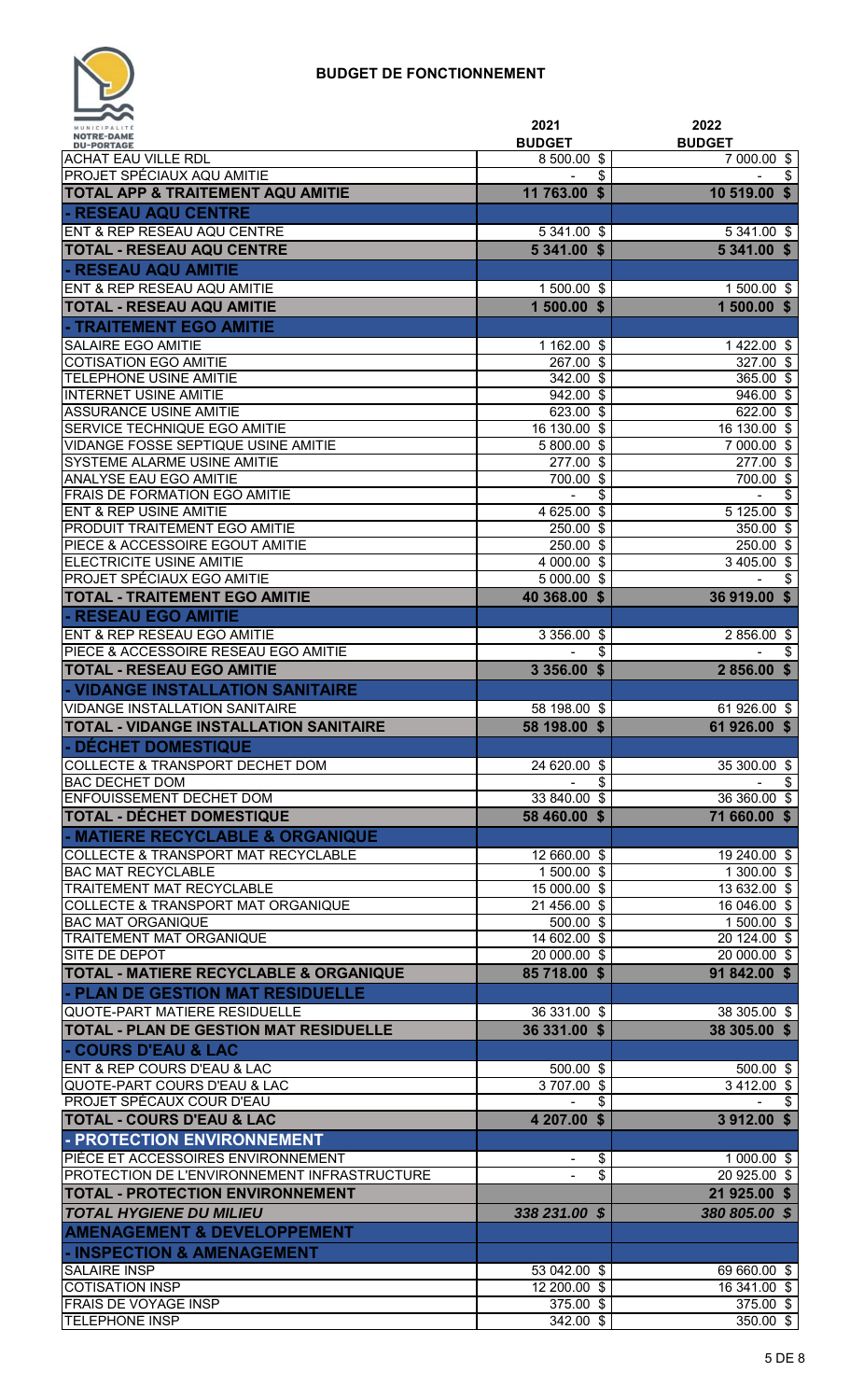

| MUNICIPALITÉ<br><b>NOTRE-DAME</b>                      | 2021                                  | 2022                           |
|--------------------------------------------------------|---------------------------------------|--------------------------------|
| <b>DU-PORTAGE</b>                                      | <b>BUDGET</b>                         | <b>BUDGET</b>                  |
| <b>CELLULAIRE INSP</b>                                 | 540.00 \$                             | 540.00 \$                      |
| <b>FRAIS DE PUBLICATION AVIS</b>                       | \$                                    | \$                             |
| SUPPORT INFORMATIQUE INSP                              | $\boldsymbol{\mathsf{S}}$<br>3 000.00 | $3230.00$ \$                   |
| <b>FRAIS DE FORMATION INSP</b>                         | 1425.00 \$                            | 1820.00 \$                     |
| IMMATRICULATION & ASS VEHICULE INSP                    | 1 205.00 \$                           | 936.00 \$                      |
| <b>FRAIS D'ADHESION INSP &amp; AUTRE</b>               | 2425.00 \$                            | 2 480.00 \$                    |
| <b>ENT &amp; REP VEHICULE INSP</b>                     | 2 550.00 \$                           | 3 000.00 \$                    |
| <b>ESSENCE &amp; HUILE VEHICULE INSP</b>               | 1 200.00 \$                           | 1 000.00 \$                    |
| <b>OUTIL &amp; EQUIPEMENT INSP</b>                     | 200.00 \$                             | 200.00 \$                      |
| <b>VETEMENT &amp; ACCESSOIRE INSP</b>                  | 500.00 \$                             | 500.00 \$                      |
| <b>QUOTE-PART AMENAGEMENT</b>                          | 9 189.00 \$                           | 8871.00 \$                     |
| <b>PROJET SPÉCIAUX INSP</b>                            | \$                                    | \$                             |
| <b>ACCOMPAGNEMENT PROFESSIONNEL</b>                    | 8 200.00 \$                           | $1500.00$ \$                   |
| <b>TOTAL - INSPECTION &amp; AMENAGEMENT</b>            | 96 393.00 \$                          | 110 803.00 \$                  |
| - PROMOTION & DEVELOPPEMENT                            |                                       |                                |
| <b>QUOTE-PART DEVELOPPEMENT</b>                        | 13 181.00 \$                          | 14 097.00 \$                   |
| QUOTE-PART TOURISME RDL (OTC)                          | 4 557.00 \$                           | 4 649.00 \$                    |
| CONTRIBUTION ORGANISME LOCAUX, PCP & CPD               | 14 550.00 \$                          | 14 550.00 \$                   |
|                                                        | 32 288.00 \$                          |                                |
| <b>TOTAL - PROMOTION &amp; DEVELOPPEMENT</b>           |                                       | 33 296.00 \$                   |
| - REVITALISATION & BIENS PATRIMONIAUX                  |                                       |                                |
| <b>ENT &amp; REP OEUVRE</b>                            | 500.00 \$                             | $500.00$ \$                    |
| <b>TOTAL - REVITALISATION &amp; BIENS PATRIMONIAUX</b> | 500.00 \$                             | 500.00 \$                      |
| <b>TOTAL AMENAGEMENT &amp; DEVELOPPEMENT</b>           | 129 181.00 \$                         | 144 599.00 \$                  |
| <b>LOISIRS &amp; CULTURE</b>                           |                                       |                                |
| - CENTRE COMMUNAUTAIRE                                 |                                       |                                |
|                                                        |                                       |                                |
| <b>SALAIRE CHALET</b><br><b>COTISATION CHALET</b>      |                                       | \$                             |
|                                                        |                                       | \$                             |
| <b>TELEPHONE CHALET</b>                                | 684.00 \$                             | $471.00$ \$                    |
| <b>INTERNET TV CHALET</b>                              | 1 367.00 \$                           | 1425.00 \$                     |
| <b>FRAIS DE PUBLICITE CHALET</b>                       | \$                                    | \$                             |
| <b>ASSURANCE CHALET</b>                                | 3818.00 \$                            | $3911.00$ \$                   |
| <b>FOSSE SEPTIQUE CHALET</b>                           | 1750.00 \$                            | 1750.00 \$                     |
| <b>SYSTEME ALARME CHALET</b>                           | 277.00 \$                             | 277.00 \$                      |
| <b>ANALYSE EAU CHALET</b>                              | \$<br>$\overline{\phantom{a}}$        | \$<br>$\overline{\phantom{a}}$ |
| <b>ENT &amp; REP CHALET</b>                            | 5 500.00 \$                           | 5 500.00 \$                    |
| <b>ENT &amp; REP OUTIL &amp; EQUIPEMENT CHALET</b>     | 1 000.00 \$                           | 1 000.00 \$                    |
| <b>ELECTRICITE CHALET</b>                              | 7 500.00 \$                           | 6 215.00 \$                    |
| <b>PROJET SPÉCIAUX CHALET</b>                          | 1 500.00 \$                           | 25 000.00 \$                   |
| <b>TOTAL - CENTRE COMMUNAUTAIRE</b>                    | 23 396,00 \$                          | 45 549.00 \$                   |
| - PATINOIRE, GLISSADE, PISTE                           |                                       |                                |
| <b>SALAIRE PAT</b>                                     | 47 816.00 \$                          | 50 583.00 \$                   |
| <b>COTISATION PAT</b>                                  | 9 004.00 \$                           | 9078.00 \$                     |
| <b>FRAIS DE VOYAGE PAT</b>                             | $50.00$ \$                            | 100.00 \$                      |
| <b>FRAIS DE PUBLICITE PAT</b>                          | 450.00 \$                             | 700.00 \$                      |
| <b>FRAIS DE FORMATION PAT</b>                          | 175.00 \$                             | $\overline{150.00}$ \$         |
| <b>SERVICE DIVERS PAT</b>                              | 300.00 \$                             | 300.00 \$                      |
| <b>LOCATION MACHINERIE PISTE DE SKI</b>                | \$                                    | \$                             |
| <b>ENT &amp; REP INFRASTRUCTURE PAT</b>                | 2 000.00 \$                           | 1 000.00 \$                    |
| <b>ENT &amp; REP VÉHICULE PISTE</b>                    | \$                                    | 1 500.00 \$                    |
| ENT & REP OUTIL & EQUIPEMENT PAT                       | 1 000.00 \$                           | 1 200.00 \$                    |
| ALIMENT & BOISSON PAT                                  | 850.00 \$                             | 850.00 \$                      |
| <b>ESSENCE &amp; HUILE PAT</b>                         | 200.00 \$                             | 1 000.00 \$                    |
| <b>ARTICLE DIVERS PAT</b>                              | 700.00 \$                             | 720.00 \$                      |
| QUOTE-PART ARENA                                       | 23 886.00 \$                          | 28 844.00 \$                   |
| <b>AJUSTEMENT DE TAXES</b>                             | $(1000.00)$ \$                        | $(1000.00)$ \$                 |
| PROJET SPÉCIAUX PAT                                    | 8 000.00 \$                           | 1 500.00 \$                    |
| TOTAL - PATINOIRE, GLISSADE, PISTE                     | 93 431.00 \$                          | 96 525.00 \$                   |
| - PISCINE, PLAGE, QUAI                                 |                                       |                                |
| <b>SALAIRE PIS</b>                                     | 44 952.00 \$                          | 68 144.00 \$                   |
| <b>COTISATION PIS</b>                                  | 5491.00 \$                            | 8 174.00 \$                    |
| <b>FRAIS DE VOYAGE PIS</b>                             | $50.00$ \$                            | $50.00$ \$                     |
| <b>TELEPHONE PISCINE</b>                               | 342.00 \$                             | 350.00 \$                      |
| <b>INTERNET PISCINE</b>                                | 550.00 \$                             | 640.00 \$                      |
| <b>FRAIS DE PUBLICITE PIS</b>                          | 700.00 \$                             | 700.00 \$                      |
| <b>COURS DE NATATION PIS</b>                           | \$                                    | \$                             |
| <b>SERVICE PROFESSIONNEL PIS</b>                       | 12 240.00 \$                          | $\overline{\$}$                |
| <b>ASSURANCE PISCINE</b>                               | 1663.00 \$                            | $1659.00$ \$                   |
| <b>VIDANGE FOSSE SEPTIQUE PISCINE</b>                  | 190.00 \$                             | $95.00$ \$                     |
| <b>ANALYSE EAU PISCINE</b>                             | 150.00 \$                             | 150.00 \$                      |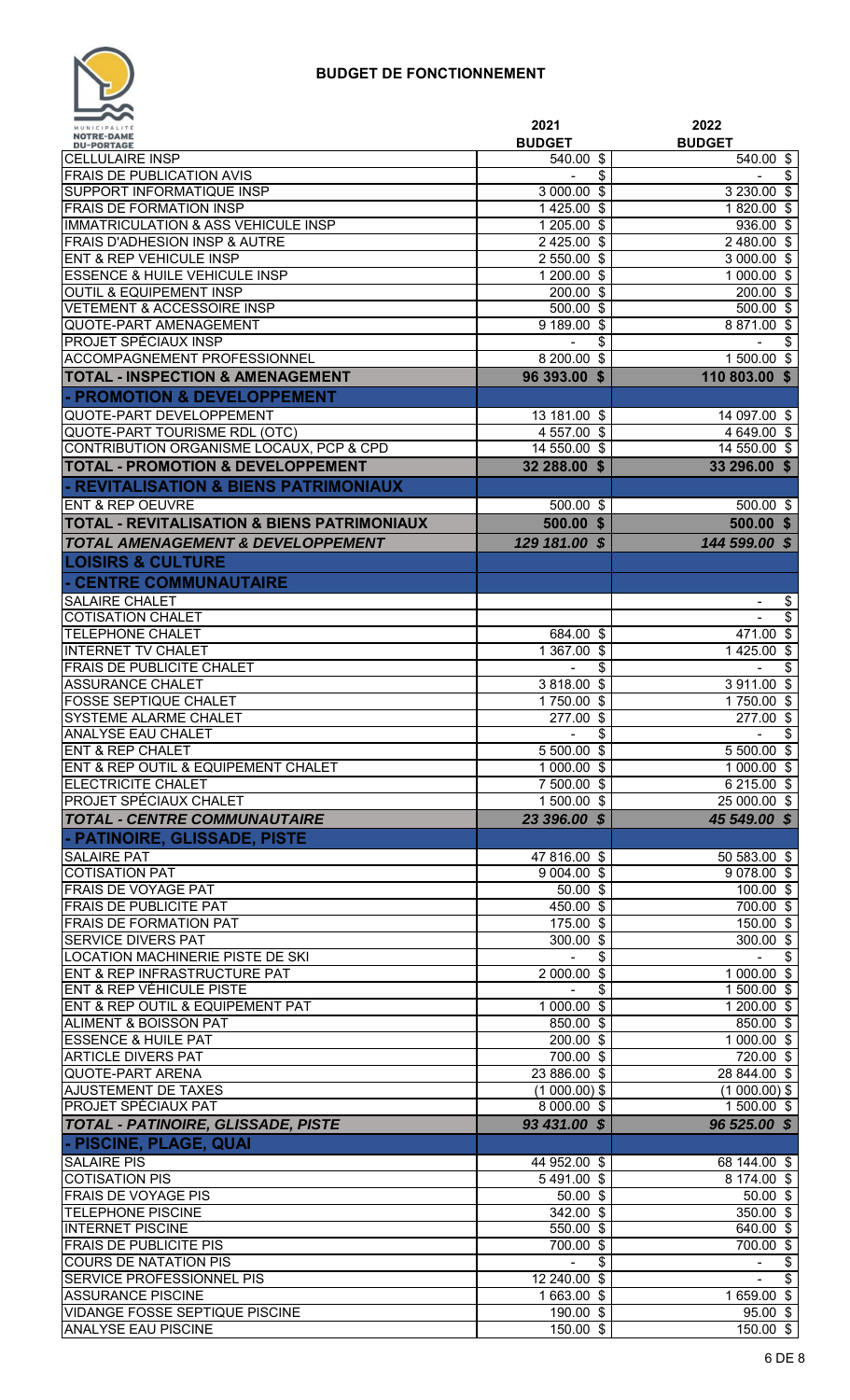

| MUNICIPALITÉ<br><b>NOTRE-DAME</b>                                    | 2021                                      | 2022                        |
|----------------------------------------------------------------------|-------------------------------------------|-----------------------------|
| <b>DU-PORTAGE</b>                                                    | <b>BUDGET</b>                             | <b>BUDGET</b>               |
| <b>FRAIS DE FORMATION PIS</b>                                        | 985.00 \$                                 | 1 265.00 \$                 |
| <b>FRAIS D'ADHESION PIS</b>                                          | 51.00 \$                                  | $50.00$ \$                  |
| <b>SERVICE DIVERS PIS</b><br><b>ENT &amp; REP INFRASTRUCTURE PIS</b> | 300.00 \$<br>$\overline{5000.00}$ \$      | 1 000.00 \$                 |
| <b>ENT &amp; REP QUAI</b>                                            | 1 500.00 \$                               | 5 000.00 \$<br>1 500.00 \$  |
| <b>ENT &amp; REP PISCINE</b>                                         | 2 000.00 \$                               | 5 200.00 \$                 |
| <b>ALIMENT &amp; BOISSON PIS</b>                                     | 600.00 \$                                 | 600.00 \$                   |
| <b>CHLORE PISCINE</b>                                                | $3500.00$ \$                              | 4 000.00 \$                 |
| <b>PROPANE PISCINE</b>                                               | 6 000.00 \$                               | 7 000.00 \$                 |
| <b>VETEMENT &amp; ACCESSOIRE PIS</b>                                 | 1 000.00 \$                               | 1 000.00 \$                 |
| <b>ELECTRICITE PISCINE</b>                                           | 3500.00 \$                                | 4570.00 \$                  |
| <b>ARTICLE DIVERS PIS</b>                                            | 3 000.00 \$                               | 3 200.00 \$                 |
| <b>QUOTE-PART PISCINE</b>                                            | 7 068.00 \$                               | 6629.00 \$                  |
| <b>AJUSTEMENT DE TAXES</b>                                           | $(1200.00)$ \$                            | $(1000.00)$ \$              |
| <b>PROJET SPÉCIAUX PIS</b>                                           | \$                                        | 2 830.00 \$                 |
| <b>TOTAL - PISCINE, PLAGE, QUAI</b>                                  | 99 632.00 \$                              | 122 806.00 \$               |
| - PARC & ESPACES VERT                                                |                                           |                             |
| <b>SALAIRE PARC</b>                                                  | 73 829.00 \$                              | 83 346.00 \$                |
| <b>COTISATION PARC</b>                                               | 15 213.00 \$                              | $17188.00$ \$               |
| <b>FRAIS DE VOYAGE PARC</b>                                          | 200.00 \$                                 | 350.00 \$                   |
| <b>TELEPHONE PARC</b>                                                | $342.00$ \$                               | 350.00 \$                   |
| <b>CELLULAIRE PARC</b>                                               | $\overline{816.00}$ \$                    | $\overline{774.00}$ \$      |
| <b>ASSURANCE PARC</b>                                                | 1 286.00 \$                               | $284.00$ \$                 |
| FOSSE SEPTIQUE PARC JULIE-GAGNÉ                                      | 190.00 \$                                 | $\overline{95.00}$ \$       |
| <b>FOSSE SEPTIQUE PARC ANSE</b>                                      | 319.00 \$                                 | $\overline{320.00}$ \$      |
| ANALYSE + ENTRETIEN EAU PARC JULIE-GAGNÉ                             | $\overline{175.00}$ \$                    | $175.00$ \$                 |
| ANALYSE + ENTRETIEN EAU PARC ANSE                                    | $175.00$ \$                               | $175.00$ \$                 |
| <b>FRAIS DE FORMATION PARC</b>                                       | 2 055.00 \$                               | $\overline{1770.00}$ \$     |
| <b>IMMATRICULATION &amp; ASS VEHICULE PARC</b>                       | 1491.00 \$                                | $1285.00$ \$                |
| <b>FRAIS D'ADHESION PARC</b>                                         | 471.00 \$                                 | $825.00$ \$                 |
| <b>SERVICE DIVERS PARC</b>                                           | \$                                        | 800.00 \$                   |
| <b>LOCATION VÉHICULE PARC</b><br>ENT & REP PARC & TERRAIN DE JEUX    | \$                                        | \$                          |
| ENT & REP INFRA, SPORTIVE & CULTUREL                                 | $\boldsymbol{\hat{\varphi}}$<br>24 500.00 | 30 950.00 \$<br>2 200.00 \$ |
| <b>ENT &amp; REP VEHICULE PARC</b>                                   | \$<br>3 500.00 \$                         | 2 500.00 \$                 |
| <b>ESSENCE ET HUILE VEHICULE PARC</b>                                | $3500.00$ \$                              | $3500.00$ \$                |
| <b>ARTICLE DE QUINCAILLERIE PARC</b>                                 | \$                                        | $\overline{500.00}$ \$      |
| <b>OUTIL &amp; EQUIPEMENT PARC</b>                                   | 1500.00 \$                                | $1500.00$ \$                |
| <b>VETEMENT &amp; ACCESSOIRE PARC</b>                                | 1575.00 \$                                | $1575.00$ \$                |
| <b>ARTICLE DIVERS PARC</b>                                           | \$                                        | 500.00 \$                   |
| <b>QUOTE-PART TERRAIN SPORTIF</b>                                    | 2 045.00 \$                               | 2 311.00 \$                 |
| <b>PROJET SPÉCIAUX PARC</b>                                          | 6 500.00 \$                               | 1 500.00 \$                 |
| <b>TOTAL - PARC &amp; ESPACES VERT</b>                               | 139 682.00 \$                             | 154 773.00 \$               |
| - CAMP DE JOUR                                                       |                                           |                             |
| <b>SALAIRE CDJ</b>                                                   | 40 959.00 \$                              | 47 172.00 \$                |
| <b>COTISATION CDJ</b>                                                | 4891.00 \$                                | 5 663.00 \$                 |
| <b>FRAIS DE VOYAGE CDJ</b>                                           | $90.00$ \$                                | $90.00$ \$                  |
| <b>FRAIS DE FORMATION CDJ</b>                                        | 930.00 \$                                 | 850.00 \$                   |
| <b>SERVICE DIVERS CDJ</b>                                            | 1 500.00 \$                               | $4000.00$ \$                |
| <b>ARTICLE DIVERS CDJ</b>                                            | 1 000.00 \$                               | 1 500.00 \$                 |
| <b>PROJET SPÉCIAUX CDJ</b>                                           | \$                                        | \$                          |
| <b>TOTAL - CAMP DE JOUR</b>                                          | 49 370.00 \$                              | 59 275.00 \$                |
| - PARCS REGIONAUX                                                    |                                           |                             |
| <b>QUOTE-PART PARCS REGIONAUX</b>                                    | 1616.00 \$                                | 7 240.00 \$                 |
| <b>TOTAL - PARCS REGIONAUX</b>                                       | 1616.00 \$                                | 7 240.00 \$                 |
| - ACTIVITE & EVENEMENT                                               |                                           |                             |
| <b>FRAIS DE CONCEPTION PROG</b>                                      | 500.00 \$                                 | $500.00$ \$                 |
| <b>FRAIS DE PUBLICATION PROG</b>                                     | 500.00 \$                                 | $\overline{1}$ 350.00 \$    |
| S. PROFESSIONNELET TECHNIQUE LOI                                     | \$                                        | \$                          |
| <b>FETE &amp; FESTIVITE</b>                                          | 14 300.00 \$                              | 25 000.00 \$                |
| <b>SERVICE DIVERS PROG</b>                                           | 5 000.00 \$                               | 4 000.00 \$                 |
| <b>TOTAL - ACTIVITE &amp; EVENEMENT</b>                              | 20 300.00 \$                              | 30 850.00 \$                |
| - AUTRE RECREATIF                                                    |                                           |                             |
| <b>SALAIRE LOI</b>                                                   | 17 042.00 \$                              | 15 887.00 \$                |
| <b>COTISATION LOI</b>                                                | 3579.00 \$                                | 3 3 3 6 .00 \$              |
| <b>FRAIS DE VOYAGE LOI</b>                                           | 100.00 \$                                 | 350.00 \$                   |
| <b>TELEPHONE LOI</b>                                                 | 684.00 \$                                 | 691.00 \$                   |
| <b>CELLULAIRE LOI</b>                                                | 816.00 \$                                 | 540.00 \$                   |
| SERVICE PROFESSIONNEL DIVERS LOI                                     | \$                                        | \$                          |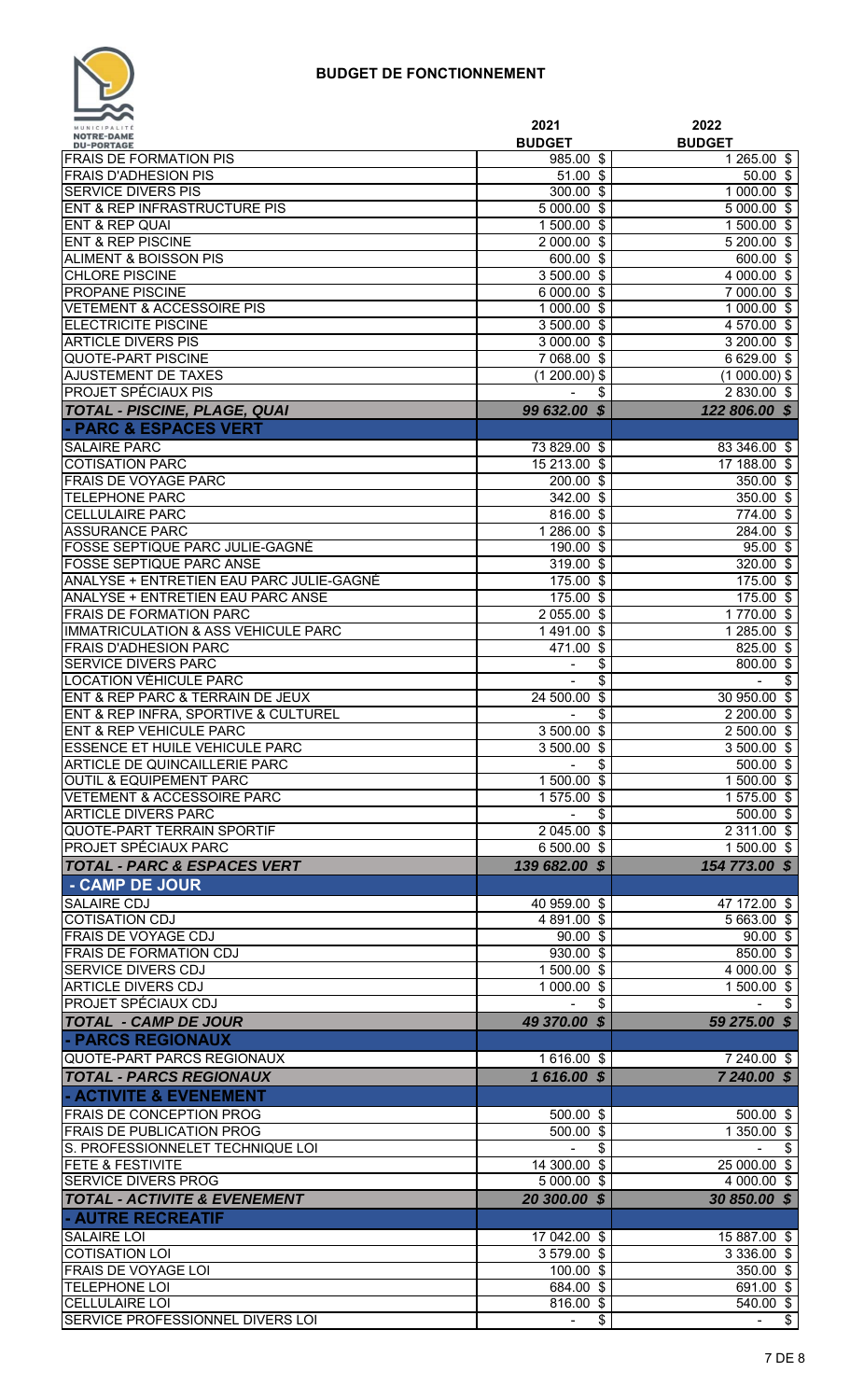

| MUNICIPALITÉ                                                            | 2021                                | 2022                                                           |
|-------------------------------------------------------------------------|-------------------------------------|----------------------------------------------------------------|
| <b>NOTRE-DAME</b><br><b>DU-PORTAGE</b>                                  | <b>BUDGET</b>                       | <b>BUDGET</b>                                                  |
| <b>FRAIS DE FORMATION LOI</b>                                           | 1 085.00 \$                         | 965.00 \$                                                      |
| <b>FRAIS D'ADHESION LOI</b>                                             | $\overline{1470.00}$ \$             | 655.00 \$                                                      |
| NETTOYAGE DE VÊTEMENT                                                   | 100.00 \$                           | $50.00$ \$                                                     |
| <b>LOCATION GYMNASE ECOLE</b>                                           | \$                                  | 150.00 \$                                                      |
| <b>ARTICLE DIVERS LOI</b>                                               | 180.00 \$                           | 150.00 \$                                                      |
| <b>JARDIN COMMUNAUTAIRE</b>                                             | 500.00 \$                           | 500.00 \$                                                      |
| <b>PROJET SPÉCIAUX LOI</b>                                              | 2 520.00 \$                         | 9750.00 \$                                                     |
| <b>ARTICLES PROMOTIONNEL</b>                                            | 500.00 \$                           | 1 000.00 \$                                                    |
| <b>TOTAL - AUTRE RECREATIF</b>                                          | 28 576.00 \$                        | 34 024,00 \$                                                   |
| - BIBLIOTHEQUE                                                          |                                     |                                                                |
| <b>SALAIRE BIBLIO</b>                                                   | 769.00 \$                           | 946.00 \$                                                      |
| <b>COTISATION BIBLIO</b>                                                | 161.00 \$                           | $199.00$ \$                                                    |
| <b>FRAIS DE VOYAGE BIBLIO</b>                                           | \$                                  | $\overline{100.00}$ \$                                         |
| <b>TELEPHONE BIBLIO</b>                                                 | 342.00 \$                           | 350.00 \$                                                      |
| SUPPORT INFORMATIQUE BIBLIO<br><b>ASSURANCE BIBLIOTHEQUE</b>            | 548.00 \$<br>202.00 \$              | 590.00 \$<br>3.00~\$                                           |
| <b>COTISATION ANNUELLE CRSBP</b>                                        | $\overline{5780.00}$ \$             | 6 170.00 \$                                                    |
| <b>ENT &amp; REP BIBLIOTHEQUE</b>                                       | $2000.00$ \$                        | $2000.00$ \$                                                   |
| LIVRE, CD, DVD, ETC                                                     | $1600.00$ \$                        | 1600.00 \$                                                     |
| <b>ARTICLE DIVERS BIBLIO</b>                                            | \$                                  | \$                                                             |
| <b>TOTAL - BIBLIOTHEQUE</b>                                             | 11 402.00 \$                        | 11 958.00 \$                                                   |
| - AUTRE CULTUREL                                                        |                                     |                                                                |
| <b>SALAIRE CULT</b>                                                     | 12 112.00 \$                        | 14 897.00 \$                                                   |
| <b>COTISATION CULT</b>                                                  | 2 544.00 \$                         | 3 128.00 \$                                                    |
| <b>QUOTE-PART CULTURE</b>                                               | 17 509.00 \$                        | 18 829.00 \$                                                   |
| <b>TOTAL - AUTRE CULTUREL</b>                                           | 32 165.00 \$                        | 36 854.00 \$                                                   |
| <b>TOTAL LOISIRS</b>                                                    | 499 570.00 \$                       | 599 854.00 \$                                                  |
| <b>FRAIS DE FINANCEMENT</b>                                             |                                     |                                                                |
|                                                                         |                                     |                                                                |
| - DETTE MUNICIPALE                                                      |                                     |                                                                |
| <b>INTERET EMPRUNT PERMANENT</b><br>AUTRES FRAIS SUR DETTE À LONG TERME | 108 137.00 \$                       | 100 860.00 \$                                                  |
| <b>FRAIS D'EMISSION EMPRUNT</b>                                         | \$<br>11 370.00 \$                  | \$<br>11 370.00 \$                                             |
| - AUTRE FRAIS DE FINANCEMENT                                            |                                     |                                                                |
|                                                                         |                                     |                                                                |
| <b>INTERET MARGE DE CREDIT</b><br><b>INTERET EMPRUNT TEMPORAIRE</b>     | \$<br>$\blacksquare$<br>8 000.00 \$ | \$<br>1 000.00 \$                                              |
| <b>FRAIS BANQUE &amp; INSTITUTION</b>                                   | $2500.00$ \$                        | $2,500.00$ \$                                                  |
| <b>TOTAL - DETTE MUNICIPALE</b>                                         | 130 007.00 \$                       | 115 730.00 \$                                                  |
| - AMORTISSEMENT D'IMMOBILISATION                                        |                                     |                                                                |
| AMORTISSEMENT D'IMMOBILISATION                                          | 345 000.00 \$                       |                                                                |
|                                                                         |                                     | 422 311.00 \$                                                  |
| <b>TOTAL - AMORTISSEMENT D'IMMOBILISATION</b><br><b>TOTAL DÉPENSE</b>   | 345 000.00 \$                       | 422 311.00 \$                                                  |
|                                                                         | 2738092.00\$                        | 3 034 245.00 \$                                                |
| <b>TOTAL AVANT CONCILIATION</b>                                         | (326 985.00) \$                     | (476 689.00) \$                                                |
| <b>CONCILIATION À DES FINS FISCALES</b>                                 |                                     |                                                                |
| - IMMOBILISATIONS                                                       |                                     |                                                                |
| PRODUIT DE CESSION IMMOBILISATIONS                                      | \$                                  | \$                                                             |
| AMORTISSEMENT DES IMMOBILISATIONS                                       | 345 000.00 \$                       | 422 311.00 \$                                                  |
| (GAIN)PERTE SUR CESSION IMMOBILISATIONS                                 | \$                                  | $\mathfrak{S}$                                                 |
| <b>TOTAL - IMMOBILISATIONS</b>                                          | 345 000.00 \$                       | 422 311.00 \$                                                  |
| - FINANCEMENT                                                           |                                     |                                                                |
| FINANCEMENT DU FONCTIONNEMENT                                           | \$                                  | \$                                                             |
| REMBOURSEMENT CAPITAL DETTE LONG TERME                                  | $(107576.00)$ \$                    | $(109040.00)$ \$                                               |
| <b>TOTAL - FINANCEMENT</b>                                              | $(107576.00)$ \$                    | $(109040.00)$ \$                                               |
| - AFFECTATIONS                                                          |                                     |                                                                |
| <b>TRANSFERT A L'INVESTISSEMENT</b>                                     |                                     |                                                                |
| <b>TRANSFERT A L'INVESTISSEMENT</b>                                     | $(60 800.00)$ \$                    | $(43560.00)$ \$                                                |
| TOTAL TRANSFERT A L'INVESTISSEMENT                                      | $(60 800.00)$ \$                    | $(43560.00)$ \$                                                |
| <b>EXCEDENT(DEFICIT) ACCUMULE</b>                                       |                                     |                                                                |
| <b>EXCEDENT FONC. NON AFFECTE</b>                                       | 138 991.00 \$                       | 195 608.00 \$                                                  |
| EXCEDENT DE FONCTIONNEMENT NON AFFECTE                                  | \$                                  | \$                                                             |
| FINANCEMENT DES INVESTISSEMENTS EN COURS                                | \$<br>$\overline{\phantom{a}}$      | $\overline{\boldsymbol{\epsilon}}$<br>$\overline{\phantom{a}}$ |
| EXCEDENT DE FONCTIONNEMENT AFFECTE                                      | \$                                  | $\overline{\boldsymbol{\theta}}$                               |
| <b>RESERVE FINANCIERE &amp; FONDS RESERVE</b>                           | 11 370.00 \$                        | 11 370.00 \$                                                   |
| <b>FONDS RESERVES</b>                                                   | \$                                  | \$                                                             |
| <b>TOTAL - AFFECTATIONS</b>                                             | 150 361.00 \$                       | 206 978.00 \$                                                  |
| <b>TOTAL APRÈS CONCILIATION</b>                                         | \$                                  | $\boldsymbol{\mathsf{S}}$                                      |